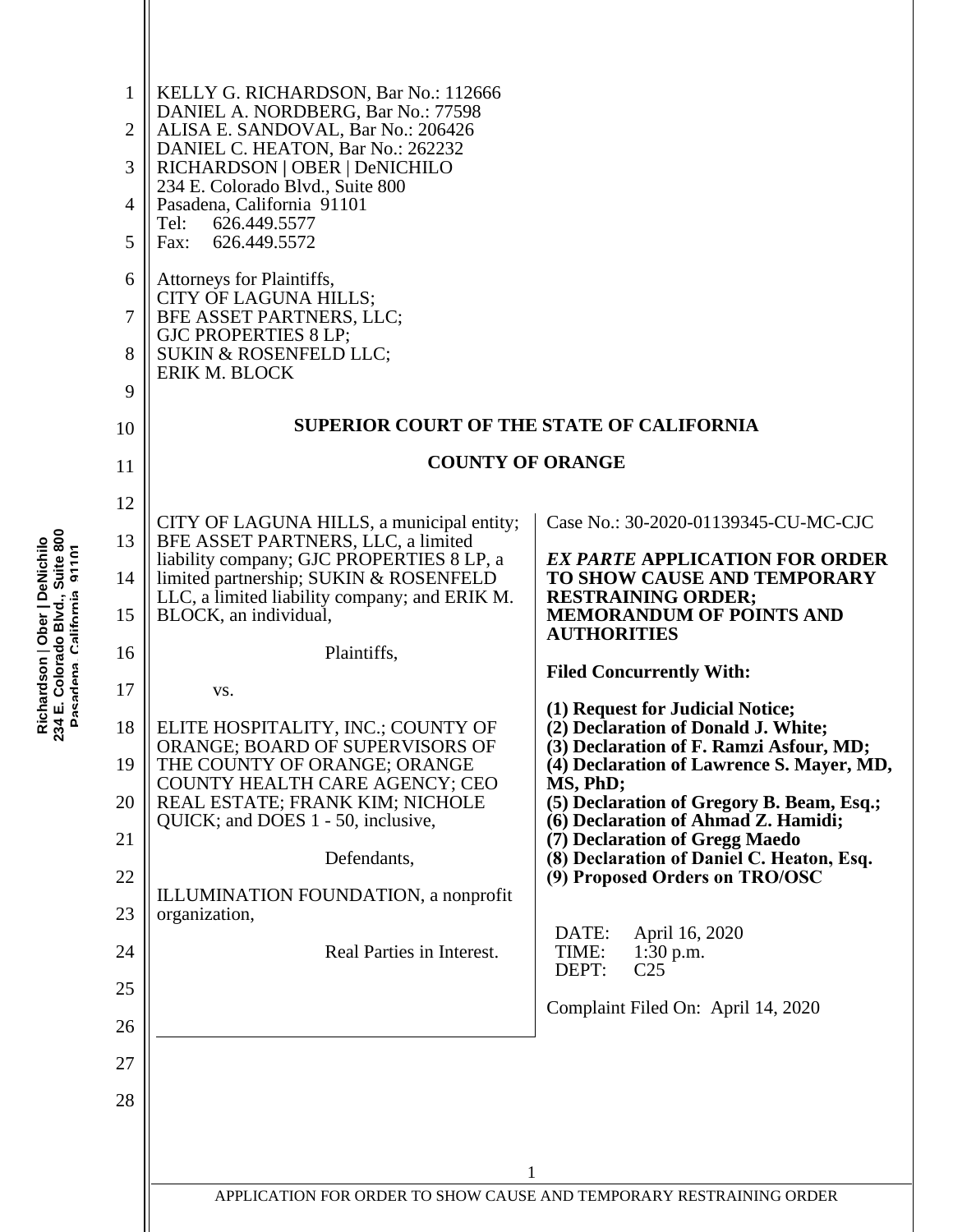1 2 3 4 5 6 7 8 9 10 **COME NOW Plaintiffs CITY OF LAGUNA HILLS; BFE ASSET PARTNERS, LLC; GJC PROPERTIES 8 LP; SUKIN & ROSENFELD LLC; and ERIK M. BLOCK** (collectively "Plaintiffs") and apply for a Temporary Restraining Order and for an Order to Show Cause requiring Defendants ELITE HOSPITALITY, INC.; COUNTY OF ORANGE; BOARD OF SUPERVISORS OF THE COUNTY OF ORANGE; ORANGE COUNTY HEALTH CARE AGENCY; CEO REAL ESTATE; FRANK KIM; and NICHOLE QUICK (collectively "Defendants") to show cause why a preliminary injunction should not issue pending trial in this action, enjoining Defendants and their employees, agents, and persons acting with them or on their behalf, from using the premises known as the Laguna Hills Inn for the housing and treatment of persons who have tested positive for or are believed to have been exposed to COVID-19.

11 12 13 14 15 16 This Application is made pursuant to Code of Civil Procedure § 527, on the ground that on April 7, 2020, Defendants entered into an Occupancy Agreement whereby COVID-19 patients will be transported to, housed and treated at the Laguna Hills Inn, located less than 100 yards away from a dialysis center and close to other operating businesses and restaurants, and within walking distance of the Laguna Woods Village, a retirement community where over 18,800 people over the age of 55 reside.

This Application is based upon the Memorandum in support and Declarations set forth below, the Complaint in this action, and the accompanying Declaration of statutory notice.

There have been no previous applications for similar relief.

21

DATED: April 15, 2020 RICHARDSON OBER | DeNICHILO

By:

LY G. RICHARDSON DANIEL A. NORDBERG ALISA E. SANDOVAL Attorneys for Plaintiffs, CITY OF LAGUNA HILLS; BFE ASSET PARTNERS, LLC; GJC PROPERTIES 8 LP; SUKIN & ROSENFELD LLC; ERIK M. BLOCK

17

18

19

20

22

23

24

25

26

27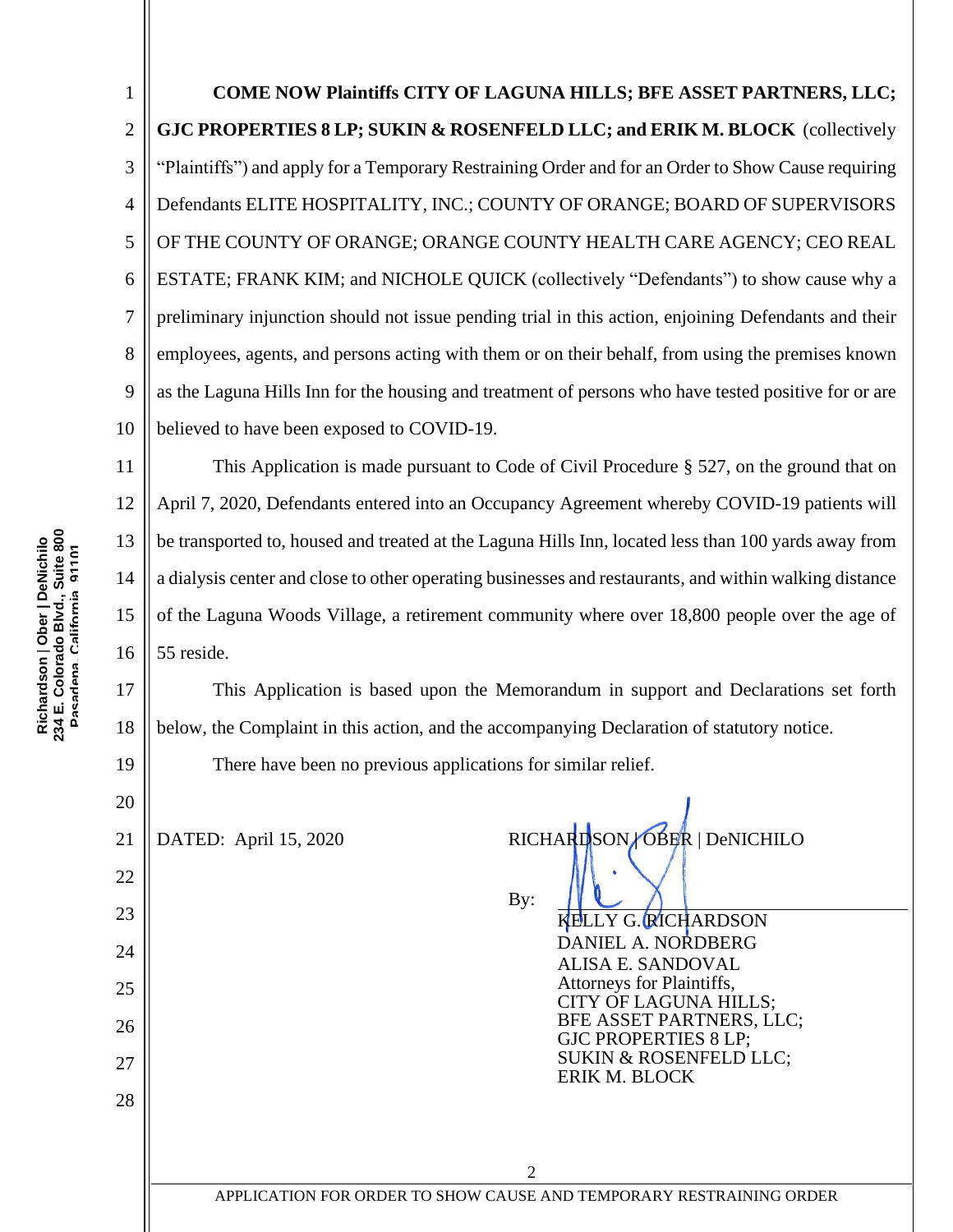| 1              |      |           | <b>TABLE OF CONTENTS</b>                                            |
|----------------|------|-----------|---------------------------------------------------------------------|
| $\overline{2}$ | Ι.   |           |                                                                     |
| 3              | II.  |           |                                                                     |
| 4              |      | A.        | COVID-19 IS A DEADLY VIRUS WITH NO CURE OR VACCINE                  |
| 5              |      | <b>B.</b> | THE COUNTY RENTS A HOTEL TO CONVERT IT TO A COVID-19                |
| 6              |      |           |                                                                     |
| 7              |      | $C$ .     | THE USE OF THE HOTEL AS A SHELTER FOR COVID-19 PATIENTS             |
| 8              |      |           |                                                                     |
| 9              |      | D.        | USE OF THE HOTEL TO HOUSE COVID-19 PATIENTS VIOLATES THE            |
| 10             |      |           |                                                                     |
| 11             |      | E.        | NO AMOUNT OF SECURITY OR OTHER PRECAUTIONS CAN MAKE THE             |
| 12             |      |           |                                                                     |
| 13             | III. |           |                                                                     |
| 14             |      | A.        |                                                                     |
| 15             |      |           | THE OWNER PLAINTIFFS ARE LIKELY TO PREVAIL ON THEIR<br>1.           |
| 16             |      |           | CAUSE OF ACTION AGAINST THE HOTEL DEFENDANT FOR                     |
| 17             |      |           | BREACH OF THE CC&Rs, WHICH BAR CONVERSION OF THE                    |
| 18             |      |           |                                                                     |
| 19             |      |           | PLAINTIFFS ARE LIKELY TO PREVAIL ON THEIR CAUSE OF<br>2.            |
| 20             |      |           | ACTION AGAINST ALL DEFENDANTS FOR NUISANCE.  12                     |
| 21             |      |           | PLAINTIFFS ARE LIKELY TO PREVAIL ON THEIR CAUSE OF<br>3.            |
| 22             |      |           |                                                                     |
| 23             |      |           | PLAINTIFFS ARE LIKELY TO PREVAIL ON THEIR CAUSE OF<br>4.            |
| 24             |      |           |                                                                     |
| 25             |      | <b>B.</b> | PLAINTIFFS WILL SUFFER IRREPARABLE HARM IF THE TRO IS NOT           |
| 26             |      |           | GRANTED AND HAVE NO OTHER ADEQUATE REMEDY.  14                      |
| 27             | IV.  |           |                                                                     |
| 28             |      |           |                                                                     |
|                |      |           |                                                                     |
|                |      |           | <sup>i</sup>                                                        |
|                |      |           | APPLICATION FOR ORDER TO SHOW CAUSE AND TEMPORARY RESTRAINING ORDER |

Richardson | Ober | DeNichilo<br>234 E. Colorado Blvd., Suite 800<br>Pasadena. California 91101 **234 E. Colorado Blvd., Suite 800 Richardson** | **Ober | DeNichilo Pasadena, California 91101**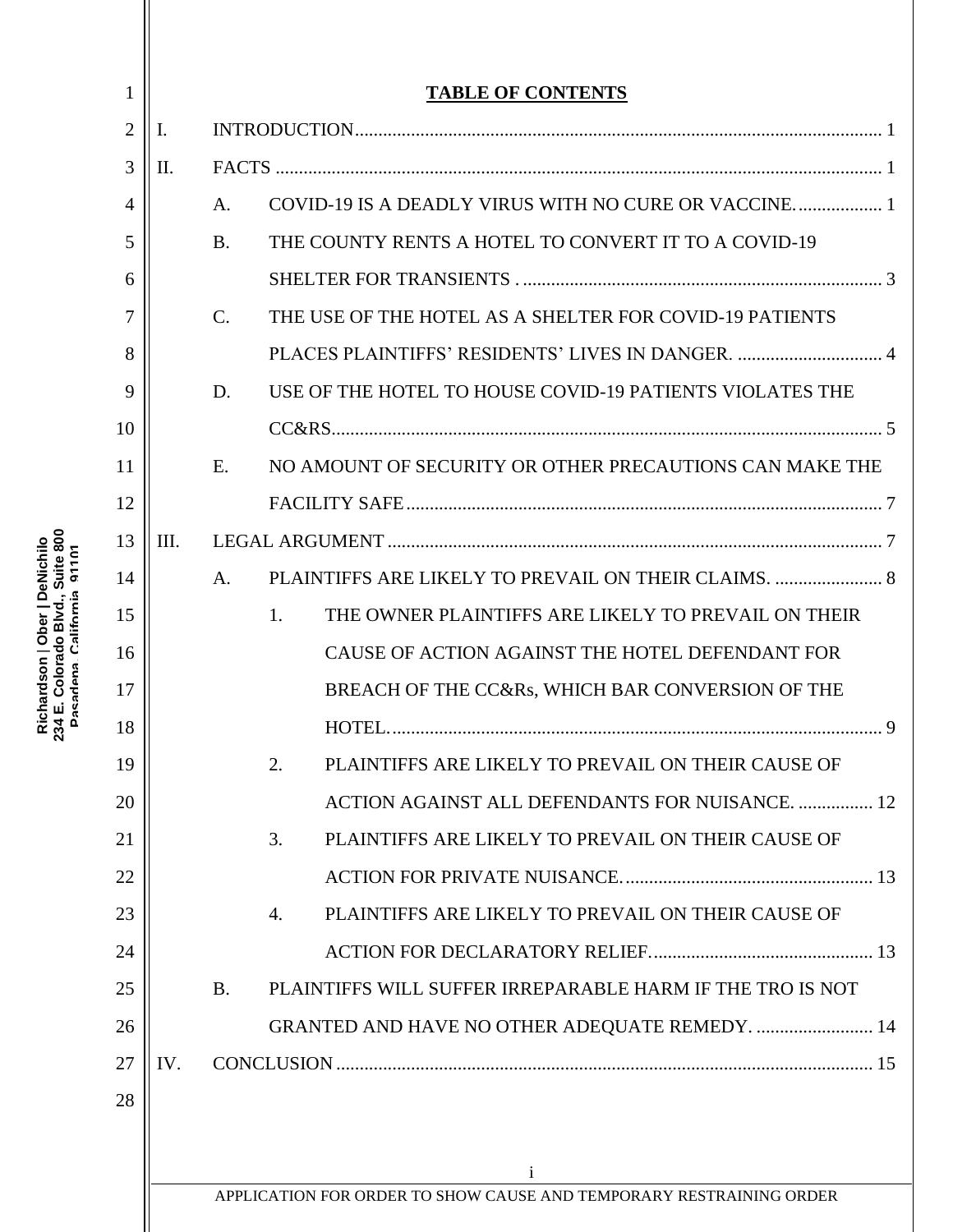### **TABLE OF AUTHORITIES**

| $\overline{2}$ | <b>Cases</b>                                                                          |  |
|----------------|---------------------------------------------------------------------------------------|--|
| 3              |                                                                                       |  |
| $\overline{4}$ |                                                                                       |  |
| 5              |                                                                                       |  |
| 6              | Church of Christ in Hollywood v. Superior Court (2002) 99 Cal.App.4th 1244 19         |  |
| 7              | Franklin v. Marie Antoinette Condominium Owners Assn. (1993) 19 Cal.App.4th 824  13   |  |
| 8              |                                                                                       |  |
| 9              |                                                                                       |  |
| 10             | Integrated Dynamic Solutions, Inc. v. VitaVet Labs, Inc. (2016) 6 Cal.App.5th 1178 12 |  |
| 11             |                                                                                       |  |
| 12             | Los Angeles Brick & Clay Prods. Co. v. City of Los Angeles (1943)                     |  |
| 13             |                                                                                       |  |
| 14             | MaJor v. Miraverde Homeowners Ass'n, Inc. (1992) 7 Cal.App.4th 618, 623 16            |  |
| 15             |                                                                                       |  |
| 16             | Pinnacle Museum Tower Assn. v. Pinnacle Market Development (US), LLC                  |  |
| 17             |                                                                                       |  |
| 18             |                                                                                       |  |
| 19             | Right Site Coalition v. Los Angeles Unified Sch. Dist. (2008) 160 Cal.App.4th 336  12 |  |
| 20             |                                                                                       |  |
| 21             |                                                                                       |  |
| 22             |                                                                                       |  |
| 23             |                                                                                       |  |
| 24             |                                                                                       |  |
| 25             | Wilson & Wilson v. City Council of Redwood City (2011) 191 Cal.App.4th 1559, 1582 18  |  |
| 26             | <b>Statutes</b>                                                                       |  |
| 27             |                                                                                       |  |
| $28\,$         |                                                                                       |  |
|                |                                                                                       |  |

1

ii APPLICATION FOR ORDER TO SHOW CAUSE AND TEMPORARY RESTRAINING ORDER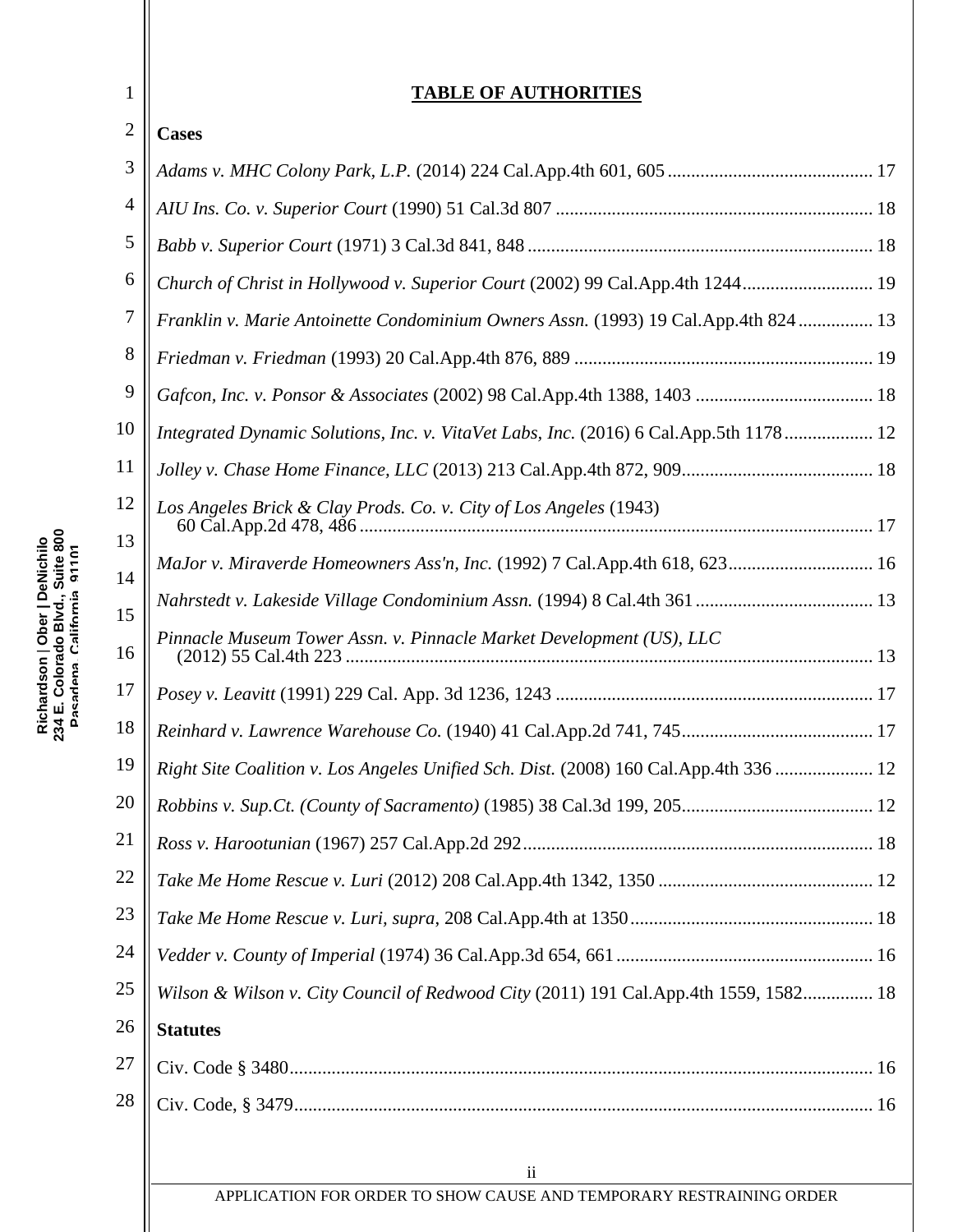| 234 E. Colorado Blvd., Suite 800<br>Richardson   Ober   DeNichilo<br>Pasadena California o110 |  |
|-----------------------------------------------------------------------------------------------|--|
|                                                                                               |  |

 $10\,$ 

| 8 |  |
|---|--|
| 9 |  |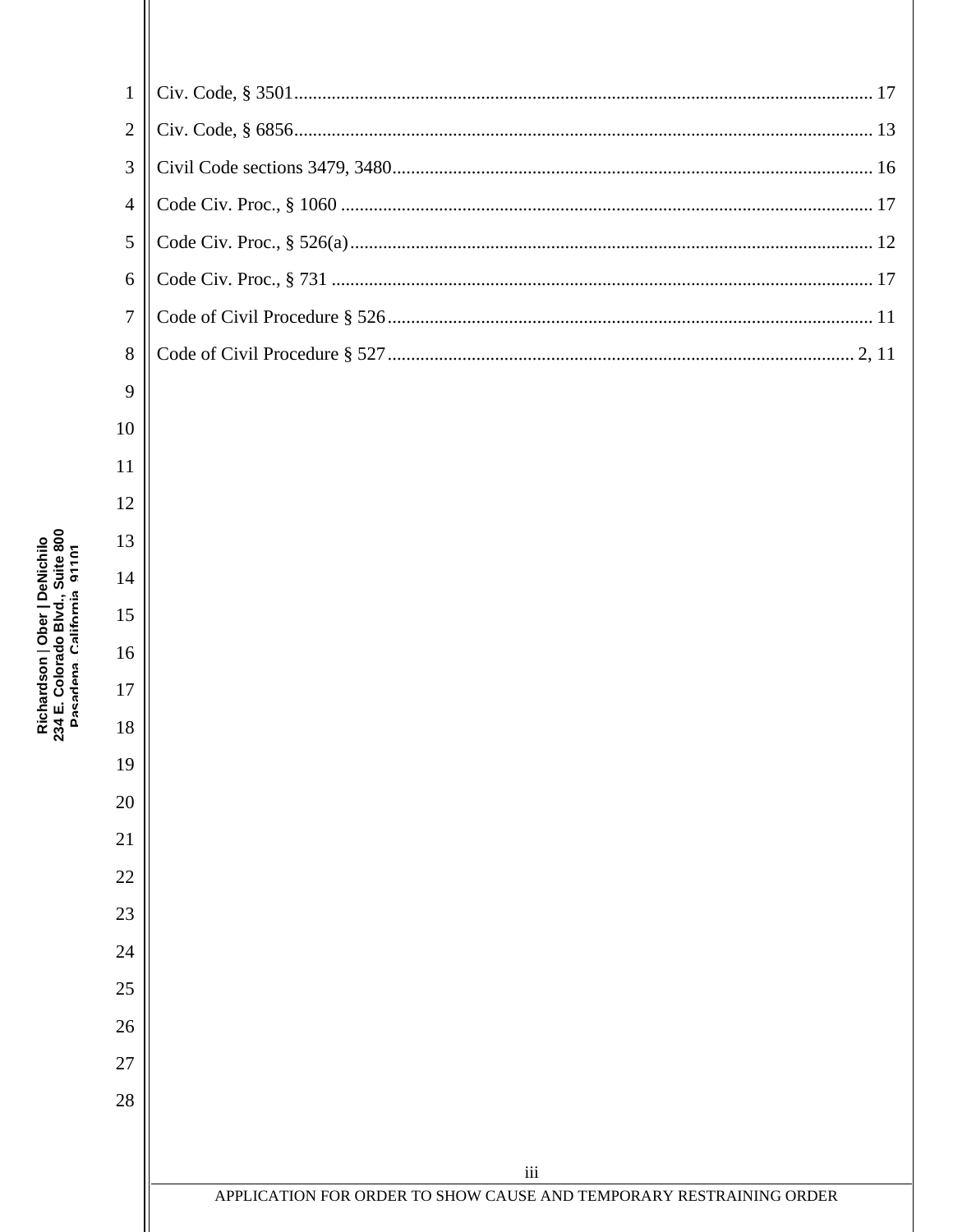#### **MEMORANDUM OF POINTS AND AUTHORITIES**

#### <span id="page-5-0"></span>**I. INTRODUCTION**

4 6 8 A group of 31,572 citizens has so far been successful in keeping themselves safe from the deadly Coronavirus, resulting in only 13 reported cases of the Coronavirus in the City of Laguna Hills as of April 15, 2020. But on April 7, 2020, the County of Orange and a hotel agreed to place a COVID-19 care facility in its midst. The within application is brought to protect the citizens of the City of Laguna Hills from the risk of numerous deaths and hospitalizations brought about by importing at least 76 sick people.

9 10 11 12 14 Specifically, Plaintiffs seek this temporary restraining order to prevent the use of the premises known as the Laguna Hills Inn for the housing of persons who have tested positive for COVID-19. 26.1%% of the population of the City of Laguna Hills is aged 55 years and older. Further, the Laguna Hills Inn is a stone's throw away from the Davita Saddleback Dialysis center, 250 yards from a mobile home park, and within walking distance to the Laguna Woods Village, a retirement community for those aged 55 years and older consisting of 18,800 senior citizens.

15 16 17 18 19 20 This highly communicable and deadly disease has no known vaccination or cure and, as of the date of the preparation of this instant application, has killed over 123,010 people worldwide. The nation's top infectious disease expert, Dr. Anthony Fauci, has said that the United States could eventually see 60,000 or more deaths from the novel corona virus, which has already claimed more than 22,252 American lives. It is a widely known fact that persons are contagious before any symptoms arise.

#### <span id="page-5-1"></span>21 **II. FACTS**

<span id="page-5-2"></span>22

#### **A. COVID-19 IS A DEADLY VIRUS WITH NO CURE OR VACCINE.**

23 24 25 26 27 28 In 2019 a novel virus, designated as *severe acute respiratory syndrome coronavirus* 2 (SARS-CoV-2 herein), was discovered to be the cause of a pneumonia outbreak in Wuhan, China. Herein, coronavirus disease 2019 (COVID-19) refers to the disease caused by infection with SARS-CoV-2. (Declaration of Lawrence S. Mayer, MD, MS, Phd ("Mayer Dec"), para. 5.) Confirmed cases of COVID-19 in California, as everywhere, are not uniformly distributed across age groups; nearly 50% of cases are individuals over 50 years of age. It is notable that while individuals over

1

Richardson | Ober | DeNichilo<br>234 E. Colorado Blvd., Suite 800<br>Pasadena, California 91101 **234 E. Colorado Blvd., Suite 800** 13 **Richardson** | **Ober | DeNichilo Pasadena, California 91101 Telephone: 626.449.5577** Telephone: 626.449.5577

2

3

5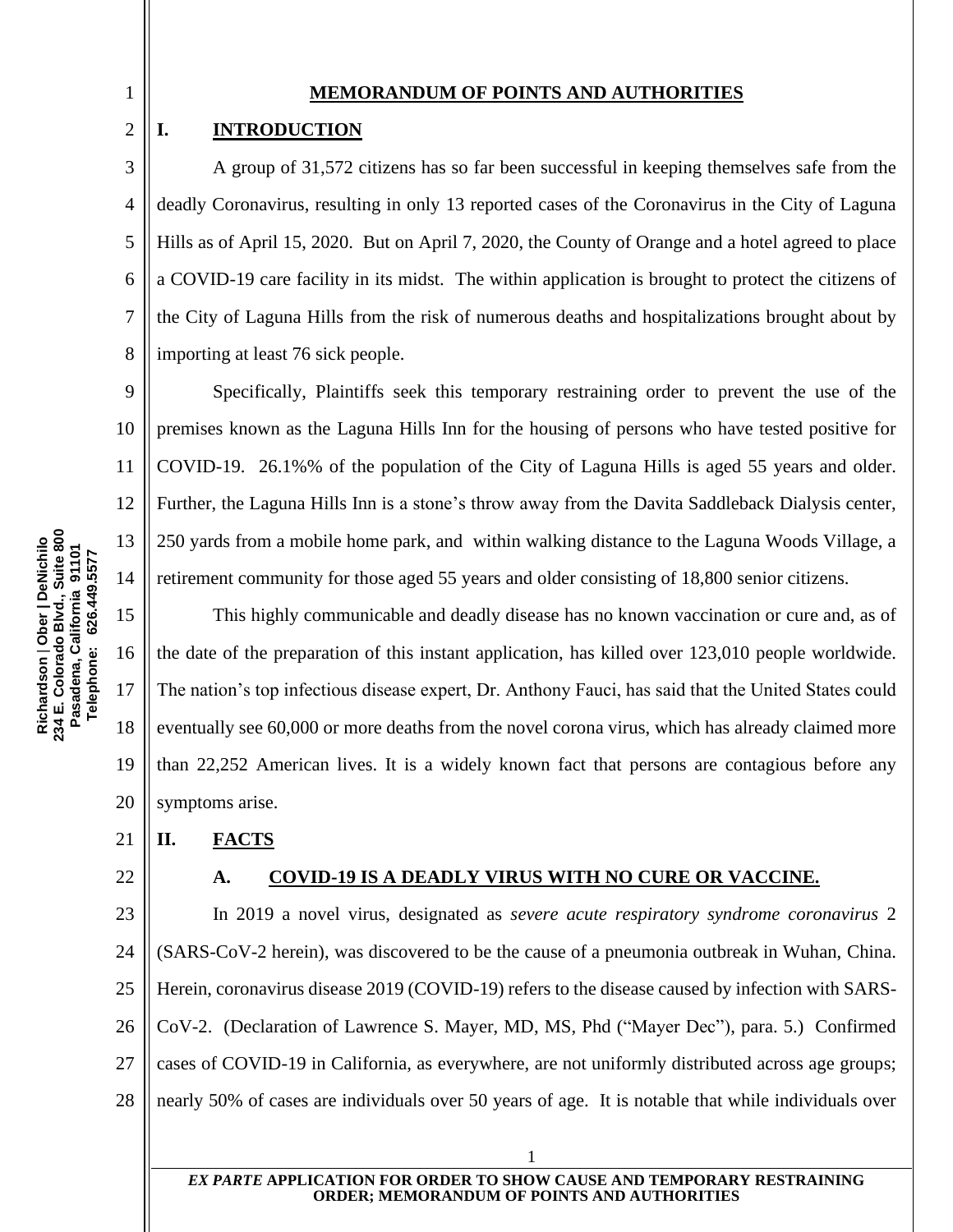1 2 3 4 5 65 years of age comprise 14.3% of the state's population they represent approximately 22.4% of the state's COVID-19 cases, almost a 60% increase. (Mayer Dec, para. 6.) Further, per the Centers for Disease Control, 80% of the fatalities from the disease are 65 years of age or older. (Centers for Disease Control, Weekly Morbidity and Mortality Report, April 3, 2020, Exhibit 13 to Request for Judicial Notice ("RJN").)

6 8 9 10 SARS-CoV-2 is highly contagious with transmission primarily due to person-to-person contact. Infected individuals who are not displaying symptoms spread the disease to others. Respiratory droplets produced via cough or sneeze from infected individuals are particularly capable of infecting others. SARS-CoV-2 is transmitted via aerosols as well as shared contaminated objects and surfaces. (Mayer Dec, para. 7.)

11 12 13 14 15 16 17 There are many documented cases of infection in patients who never develop symptoms. The prevalence of asymptomatic infection largely remains unknown since asymptotic persons are not typically tested. Among symptomatic individuals there is a median incubation period of 4-5 days though it may take up to 14 days or more for an infected individual to show symptoms. Asymptomatic transmission is dangerous because individuals working in proximity to infected patients can contract and transmit the infection to others without ever being aware of their own infection. (Mayer Dec, para. 8.)

18 19 20 21 22 23 24 25 26 There is no cure or vaccine for this infection. (Declaration of F. Ramzi Asfour, MD ("Asfour Dec"), para. 8.) The only known effective measure to reduce the risk of injury or death from COVID-19 is to prevent infected individuals, and individuals believed to be infected, from interacting with, and being within the same areas, as non-infected persons. (Asfour Dec, para. 9.) Social distancing (i.e., maintaining no less than six (6) feet of separation from other people) and strict hygiene, including washing hands with soap and water, and continuously disinfecting surface are the only known effective measures for protecting people from COVID-19. (Asfour Dec, para. 9.) However, such measures are not as effective as remaining physically separated from known or potentially infected individuals. (Asfour Dec, para. 9.)

27 ///

28 **///**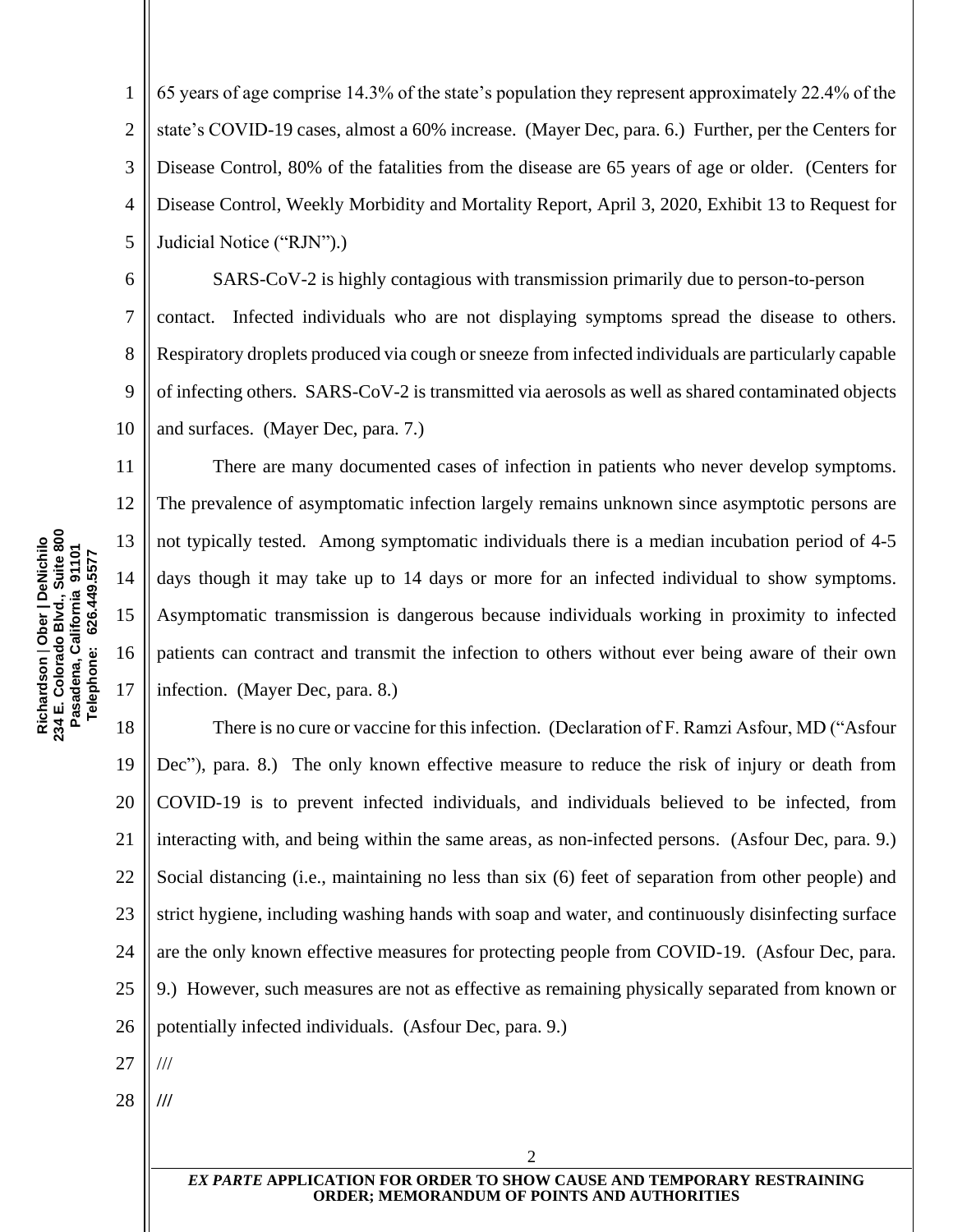3

4

5

6

7

8

9

10

11

12

13

14

15

16

# <span id="page-7-0"></span>**B. THE COUNTY RENTS A HOTEL TO CONVERT IT TO A COVID-19 SHELTER FOR TRANSIENTS .**

On April 7, 2020, Defendant County of Orange (the "County") and Defendant Elite Hospitality, Inc. ("Elite"), entered into an Occupancy Agreement whereby the County took possession of the 76-room Laguna Hills Inn, located at 23061 Avenida de la Carlota, in the City of Laguna Hills, California ("Hotel"). (Exhibit 9 to the Declaration of Donald J. White ("White Dec").) The County is converting the Hotel into a temporary housing and medical facility for individuals who have underlying medical conditions, and who have either already tested positive for COVID-19, or are suspected of having contracted COVID-19. (White Dec, para. 4.)

Real Party in Interest Illumination Foundation will be running the shelter. (White Dec, para. 12.) According to the County's program materials, the participating patients must agree to adhere to Illumination Foundation's rule and guidelines. (Exhibit 10 to White Dec.) Failure to abide by the rules will "result in immediate exit from the program." (Exhibit 10 to White Dec.) One of the rules includes remaining in the patient's room during the entire stay. (Exhibit 10 to white Dec.) However, Illumination Foundation fails to provide any mechanism for enforcement, other than to discharge the infected patient back into the community. (Asfour Dec, para. 11.)

17 18 19 20 21 22 23 The Hotel is located within a bustling commercial area of the City, surrounded by businesses and customers, including busy restaurants and a dialysis center with high risk patients. (Declaration of Gregory B. Beam, Esq., ("Beam Dec") para. 12; Asfour Dec, para. 12.) Also within close proximity of the Hotel is the Laguna Woods Village, home to over 18,800 seniors. (Exhibit 8 to RJN.) The average age of the population of Laguna Woods Village is 75.4 years old age. (Mayer Dec, para. 11.) For people in that age group, the rate of death for those that contract COVID-19 is 8%, conferring a 20-fold increase in the risk of death. (Mayer Dec, para. 12.)

24 25 26 27 28 As of the date of the preparation of this instant Application, Plaintiff City of Laguna Hills (the "City") has a population of 31,572. (White Dec, para. 2; Exhibit 7 to RJN.) 26.1% of its residents are aged 55 and older. (White Dec, para. 2.) There are only 11 transients within the City's limits. (White Dec, para. 2.) There have been only 13 confirmed reported cases of COVID-19 within the City's limits since the crisis began. (White Dec, para. 3; Exhibit 7 to RJN.)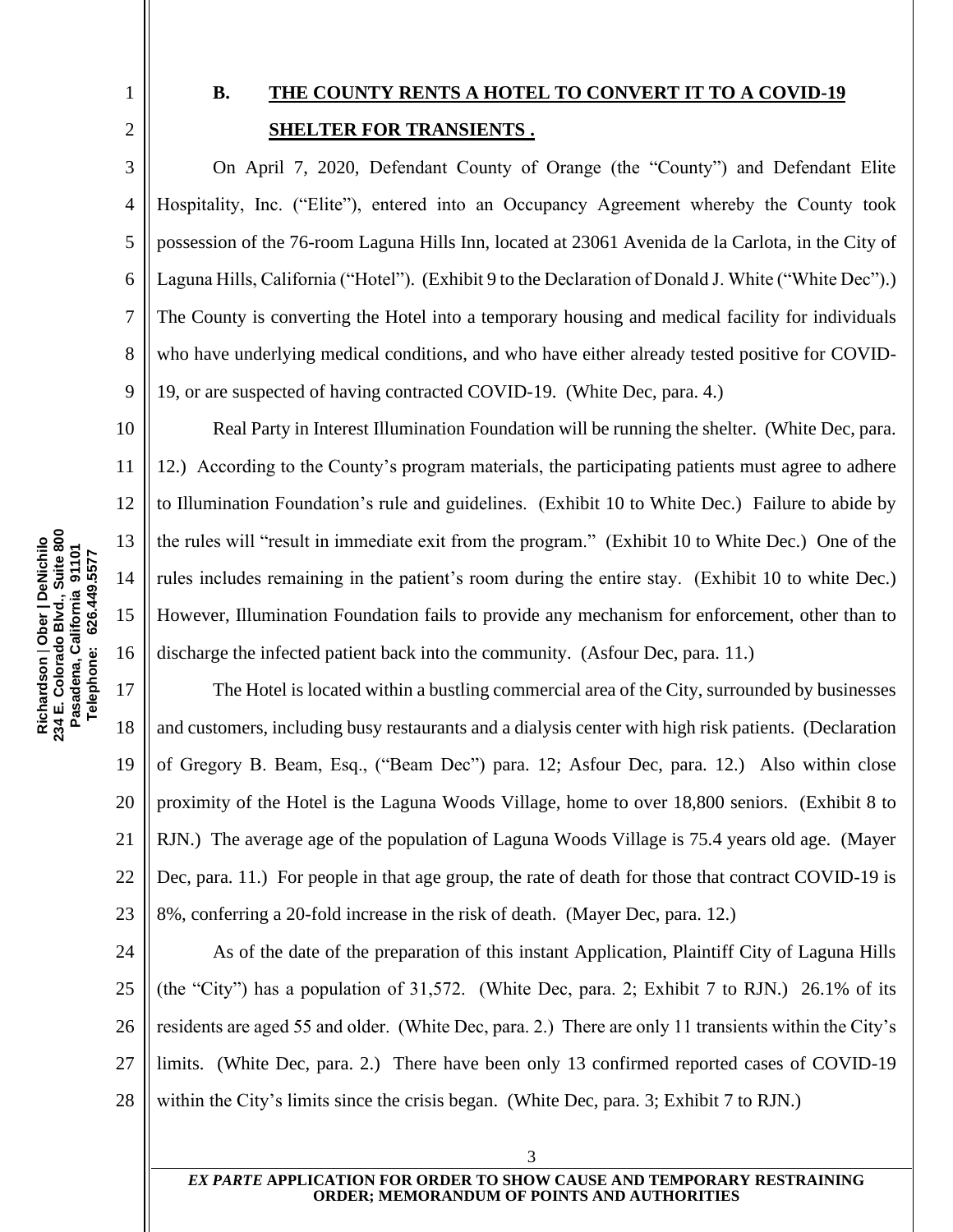<span id="page-8-0"></span>

| 1              | $\mathbf{C}$ .<br>THE USE OF THE HOTEL AS A SHELTER FOR COVID-19 PATIENTS                              |  |
|----------------|--------------------------------------------------------------------------------------------------------|--|
| 2              | PLACES PLAINTIFFS' RESIDENTS' LIVES IN DANGER.                                                         |  |
| 3              | In addition to the risks inherent in exposure to COVID-19 patients, Illumination Foundation            |  |
| $\overline{4}$ | has failed to put into place the proper protocols to secure the Hotel Property including the following |  |
| 5              | major risk factors:                                                                                    |  |
| 6              | No infection prevention mitigation strategies in place                                                 |  |
| 7              | No plan for monitoring potential residents for infectivity                                             |  |
| 8              | No symptom monitoring plan for residents                                                               |  |
| 9              | No plan for meals                                                                                      |  |
| 10             | No plans for visitation restrictions and mitigation of risks posed by visitors passing                 |  |
| 11             | infections on in the community                                                                         |  |
| 12             | Proximity to DaVita Saddleback Dialysis Center                                                         |  |
| 13             | No mitigation plan for smoking. (Asfour Dec, para. 10.)                                                |  |
| 14             | To elaborate, housing COVID-19 patients at the Laguna Hills Inn in a community with a                  |  |
| 15             | low prevalence of COVID-19 infection (13 cases as of 4/10/2020) and without proper infection           |  |
| 16             | prevention strategies is a major safety risk for the local community. (Asfour Dec, para. 11.)          |  |
| 17             | COVID-19 may be shed by some patients, especially those who are immunocompromised, for a               |  |
| 18             | prolonged period of time. The Illumination Foundation does not address any of these issues.            |  |
|                | 19 Residents must be monitored for symptoms/signs of infection upon entering and exiting the           |  |
| 20             | premises. A solid plan for medical follow-up of these patients needs to be implemented. There are      |  |
| 21             | no policies in place for enforcing masking, prohibiting communal gatherings and visitation. (Asfour    |  |
| 22             | Dec, para. 11.)                                                                                        |  |
| 23             | In addition, the proposed hotel site is very close to the Davita Saddleback Dialysis center.           |  |
| 24             | Dialysis patients are considered immunocompromised and are at very high risk for complications         |  |
| 25             | from SARS CoV-2. (Asfour Dec, para. 12.) Any commingling of COVID-19 patients and dialysis             |  |
| 26             | patients at the nearby commercial food establishments will pose a high risk of infection with the      |  |
| 27             | potential for serious complications for these patients. (As four Dec, para. 12.)                       |  |

Meal provision for the residents of the hotel has not been addressed. There are no cooking

*EX PARTE* **APPLICATION FOR ORDER TO SHOW CAUSE AND TEMPORARY RESTRAINING ORDER; MEMORANDUM OF POINTS AND AUTHORITIES**

4

Richardson | Ober | DeNichilo<br>234 E. Colorado Blvd., Suite 800<br>Pasadena, California 91101<br>Telephone: 626.449.5577 **234 E. Colorado Blvd., Suite 800 Richardson** | **Ober | DeNichilo Pasadena, California 91101 Telephone: 626.449.5577**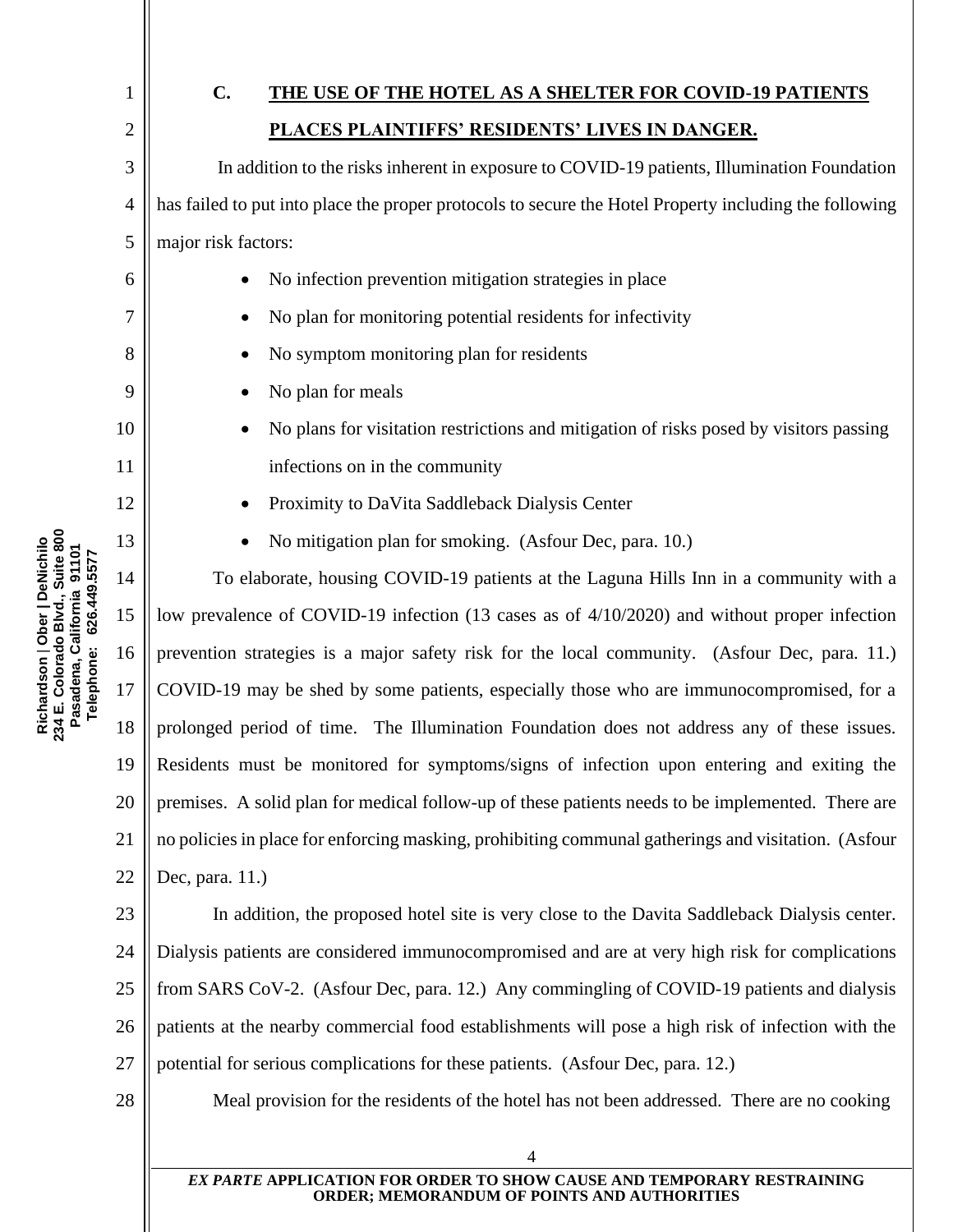234 E. Colorado Blvd., Suite 800<br>Pasadena, California 91101 **234 E. Colorado Blvd., Suite 800** 13 **Richardson** | **Ober | DeNichilo**  Richardson | Ober | DeNichilo **Pasadena, California 91101 Telephone: 626.449.5577** Telephone: 626.449.5577 14 15 16 17

1

2

3

4

5

6

7

8

9

10

11

<span id="page-9-0"></span>12

18

19

20

21

22

23

24

25

26

27

facilities in most rooms in the hotel. If meals are not provided, there will be an increased likelihood that comingling of infected residents and the general public including dialysis patients will occur. (Asfour Dec, para. 13.)

There is also no mitigation plan for smoking (which necessarily involves removing a mask), hand hygiene, symptom monitoring, management and treatment. (Asfour Dec, para. 14.) Indeed, pursuant to the participant agreement, handwashing is only "recommended", not mandated. (Exhibit 10 to White Dec.)

In addition, it is not clear that the hotel's ventilation system will be optimal for the residents or that the filtration system is adequate to prevent room to room spread of COVID-19. It is equally unclear clear that the janitorial/cleaning staff of the hotel have proper training in appropriate cleansing procedures. (Asfour Dec, para. 15.)

# **D. USE OF THE HOTEL TO HOUSE COVID-19 PATIENTS VIOLATES THE CC&RS.**

Plaintiffs BFE Asset Partners, LLC ("BFE"), GJC Properties 8 LP ("GJC"), Sukin & Rosenfeld, LLC ("S&R"), and Erik M. Block ("Block") all own property located within the Plaza Pointe commercial interest development in Laguna Hills, California 92653 (collectively, "Owner Plaintiffs"). Specifically, BFE owns 23113 and 23117 Plaza Pointe Drive; GJC owns 23297 S. Pointe Drive; S&R owns 23121 Plaza Pointe Drive #150 and Block owns 23275 S. Pointe Drive. Defendant Elite also owns property within Plaza Pointe, namely, the Laguna Hills Inn, located at 23061 Avenida de la Carlota (the "Hotel"). (Exhibits 1 - 6 to RJN.)

The owners of properties located within Plaza Pointe, including the Owner Plaintiffs and Defendant Elite, are subject to certain restrictions and obligations in the Declaration of Covenants, Conditions, Restrictions and Reservation of Easements, recorded with the Orange County Recorder's Office on August 9, 1978, as Instrument No. 12516 in Book 12791, Pages 1893-1937 ("CC&Rs"). (Exhibit 6 to RJN.) Article II, Section 2.02 requires advanced approval by the City and the Plaza Pointe Development Committee for any change in operation or use not previously authorized:

28

Other Operations and Uses. Operations and uses that are neither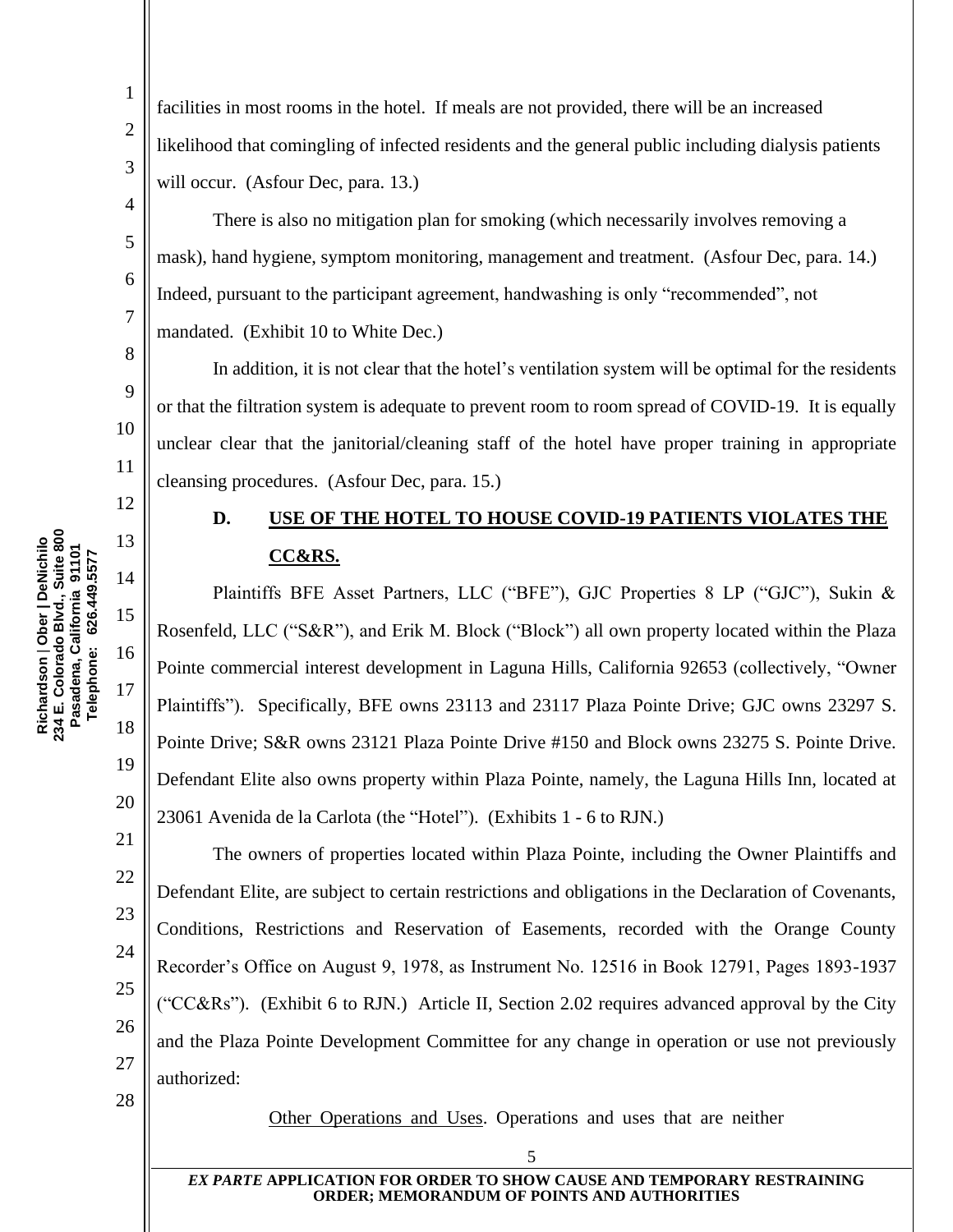specifically prohibited nor specifically authorized by this Declaration, including the Planned Community Regulations as incorporated herein, may be permitted in a specific case if (i) such operations or uses are first approved by the County of Orange or such other governmental entity then having jurisdiction [*i.e.*, the City] and (ii) written operational plans and specifications for such operations or uses, containing such information as may be requested by the Development Committee, which approval shall be based upon analysis of the anticipated effect of such operations or uses upon other Lots, upon other real property in the vicinity of the Properties, and upon the occupants thereof, but shall be in the sole discretion of the Development Committee, as further provided in Article III of the Declaration.

Article II, Section 2.03 of the CC&Rs states: "Nuisances. No noxious or offensive trade or activity shall be carried on upon any Lot or any part of the Properties, nor shall anything be done thereon which may be, or may become, an annoyance or nuisance to the neighborhood, or which shall in any way interfere with the quiet enjoyment of each of the Owners of his respective Lot, or which shall in any way increase the rate of insurance for any other Lot."

Article III, Section 3.02 mandates: "[N]o Improvements shall be commenced, erected or maintained upon the Properties, nor shall any exterior addition to or change or alteration therein be made until the plans and specifications showing the nature, kind, shape, height, materials and location of the same shall have been submitted to and approved in writing by the Development Committee as to harmony of external design, color and location in relation to surrounding structures and topography." Article I, Section 1.05 defines "Improvement" to include "all structures and appurtenances thereto of every kind, including but not limited to buildings, utility systems, walkways, driveways, parking areas, loading areas, landscaping items, fences, walls, decks, stairs, poles, landscaping vegetation, signs, and exterior fixtures." (Emphasis added.)

25 26 27 28 Elite did not seek or obtain approval for the City for the use of the Hotel to house COVID-19 patients. (White Dec, para. 5.) Use of the Hotel in such manner creates a nuisance under the CC&Rs, interfering with the quiet enjoyment of each of the owners and directly jeopardizing the lives of the patients at Davite Saddleback Dialysis center. (Asfour Dec, para. 12.) Finally, Elite has

6

Richardson | Ober | DeNichilo<br>234 E. Colorado Blvd., Suite 800<br>Pasadena, California 91101 **234 E. Colorado Blvd., Suite 800** 13 **Richardson** | **Ober | DeNichilo Pasadena, California 91101** Telephone: 626.449.5577 **Telephone: 626.449.5577** 14 15 16 17 18

1

2

3

4

5

6

7

8

9

10

11

12

19

20

21

22

23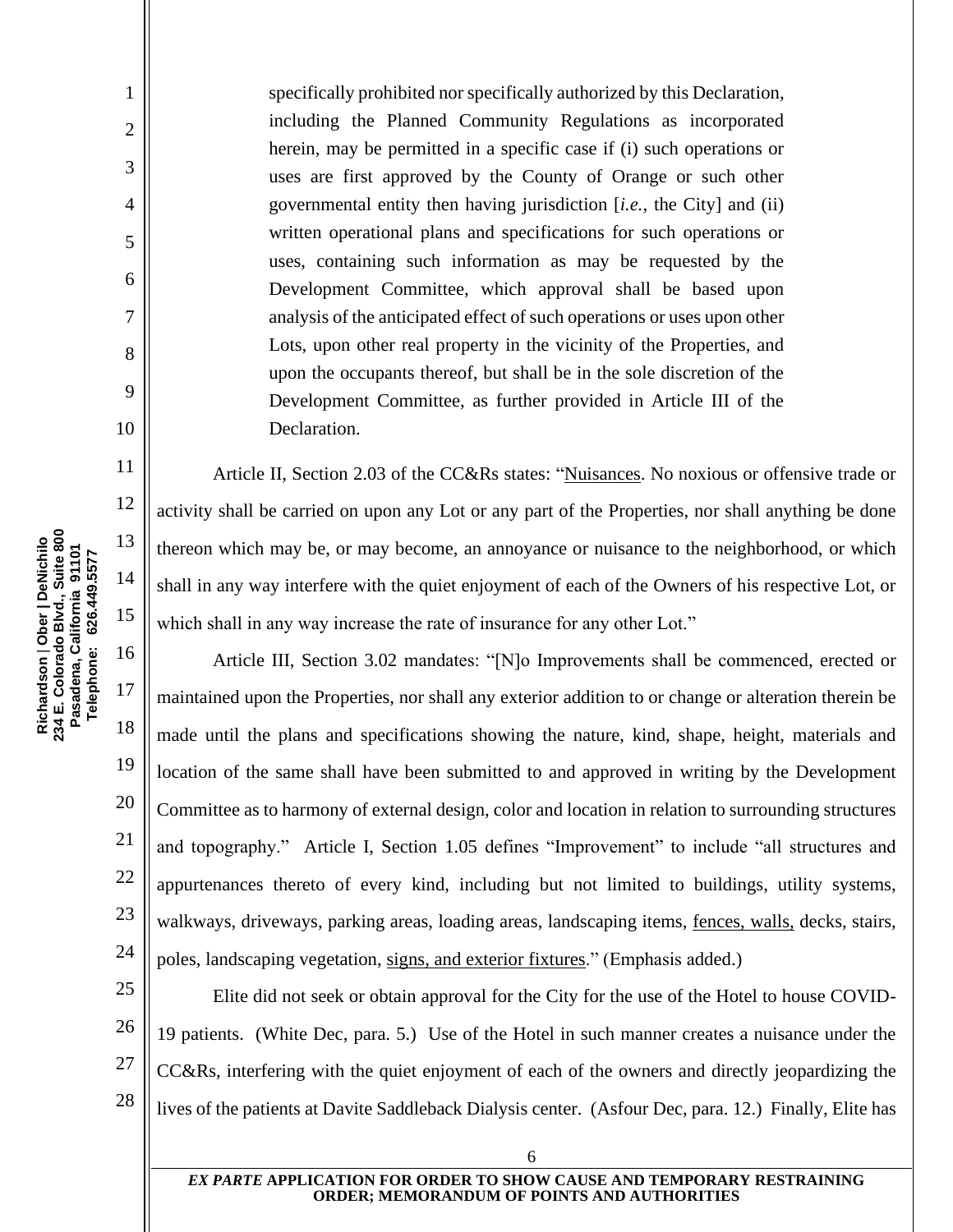1 already commenced construction activity at the Hotel, without from the Development Committee.

### <span id="page-11-0"></span>2 3

4

5

# **E. NO AMOUNT OF SECURITY OR OTHER PRECAUTIONS CAN MAKE THE FACILITY SAFE**

6 7 8 9 10 11 12 13 14 It is anticipated that the defendants will argue that the facility is "closed," and that security staff will ensure residents do not mingle with the surrounding community. However, that is disingenuous, since the County well knows that transients have civil rights and that they cannot force the patients to stay on the grounds of the Hotel. The Illumination Foundation asks transients to sign a promise that they will stay on site and will abide by the rules, but compliance is voluntary. (Exhibits 10 & 11 to White Dec.) Further, the various Illumination Foundation Documents and the Occupancy Agreement make no reference to health and infectious disease precautions which must be taken. (Asfour Dec, para. 11.) More importantly, the agreement residents are asked by Illumination Foundation to sign says that if the resident breaks the rules, they will be transported back to their place of origin - except that the Illumination Foundation cannot force the individual to do so. The sick person can decide to not get on the transportation and stay in the Laguna Hills area - and nobody can stop them.

### <span id="page-11-1"></span>**III. LEGAL ARGUMENT**

Code of Civil Procedure § 527 authorizes issuance of injunctive relief before trial if "sufficient grounds exist therefor." (Code Civ. Proc.,  $\S 527(a)$ .) Code of Civil Procedure  $\S 526$  sets forth the seven grounds upon which an injunction may be granted:

 $(1)$  When it appears by the complaint that the plaintiff is entitled to the relief demanded, and the relief, or any part thereof, consists in restraining the commission or continuance of the act complained of, either for a limited period or perpetually.

(2) When it appears by the complaint or affidavits that the commission or continuance of some act during the litigation would produce waste, or great or irreparable injury, to a party to the action.

(3) When it appears, during the litigation, that a party to the action is doing, or threatens, or is about to do, or is procuring or suffering to be done, some act in violation of the rights of another party to the action respecting the subject of the action, and tending to render the judgment ineffectual.

(4) When pecuniary compensation would not afford adequate relief.

15

16

17

18

19

20

21

22

23

24

25

26

27

28

*EX PARTE* **APPLICATION FOR ORDER TO SHOW CAUSE AND TEMPORARY RESTRAINING ORDER; MEMORANDUM OF POINTS AND AUTHORITIES**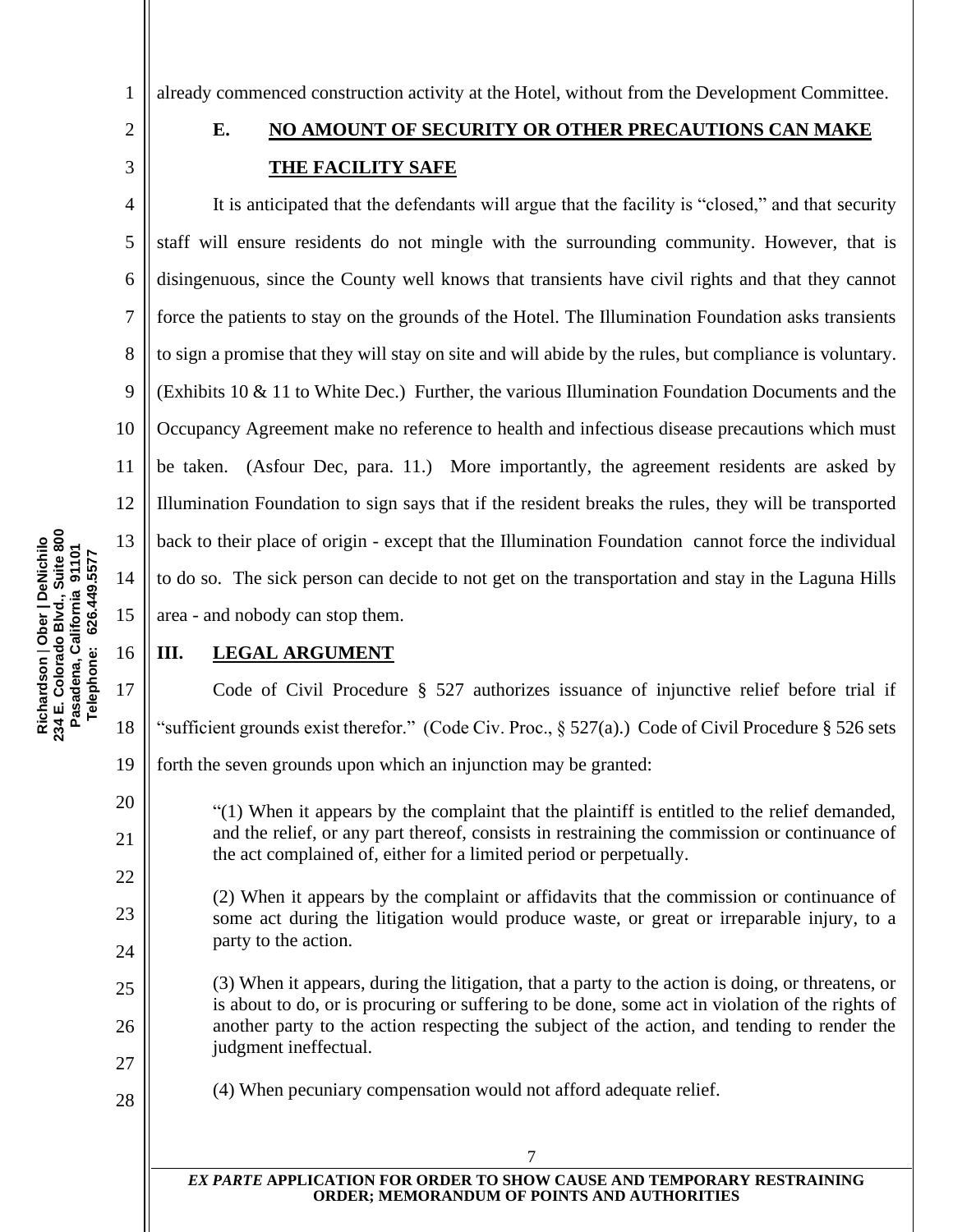(5) Where it would be extremely difficult to ascertain the amount of compensation which would afford adequate relief.

(6) Where the restraint is necessary to prevent a multiplicity of judicial proceedings.

(7) Where the obligation arises from a trust." (Code Civ. Proc.,  $\S 526(a)$ .)

In this instance, at least four of the seven grounds are met. Specifically, Plaintiffs are likely to succeed on the merits on their claims for nuisance and breach of the CC&Rs. Further, Plaintiff City of Laguna Hills community will suffer irreparable harm in that its 31,572 residents who have thus far successfully dodged the deadly Coronavirus, will now be exposed, including 37% of its population aged 50 years and older. In short, residents of Plaintiff City of Laguna Hills community may die. Thus, there is clearly no adequate remedy at law other than to enjoin and stop the Defendants from converting the hotel into a shelter for COVID-19 patients. Finally, there is no amount of money that can actually save the lives of the residents of Plaintiff City of Laguna Hills' community once a vulnerable resident is infected with COVID-19.

While the statute makes no reference to the traditional equitable concern of "balancing equities," the court must exercise its discretion "*in favor of the party most likely to be injured* … If denial of an injunction would result in great harm to the plaintiff, and the defendants would suffer little harm if it were granted, then it is an *abuse of discretion* to *fail to grant* the preliminary injunction." (*Robbins v. Sup.Ct. (County of Sacramento)* (1985) 38 Cal.3d 199, 205 (emphasis added).)

<span id="page-12-0"></span>20

1

2

3

4

5

6

7

8

9

10

11

12

13

14

15

16

17

18

19

21

22

23

24

25

26

27

28

#### **A. PLAINTIFFS ARE LIKELY TO PREVAIL ON THEIR CLAIMS.**

The likelihood of the plaintiff's ultimate success on the merits affects the showing necessary to a balancing-of-hardships analysis. The more likely it is that the plaintiff will ultimately prevail, the less severe must be the harm the plaintiff alleges will occur if the injunction is not issued. (*Integrated Dynamic Solutions, Inc. v. VitaVet Labs, Inc.* (2016) 6 Cal.App.5th 1178.) This is particularly true when the requested injunction maintains, rather than alters, the status quo. (*Take Me Home Rescue v. Luri* (2012) 208 Cal.App.4th 1342, 1350; *Right Site Coalition v. Los Angeles Unified Sch. Dist.* (2008) 160 Cal.App.4th 336.) When the plaintiff makes a strong showing of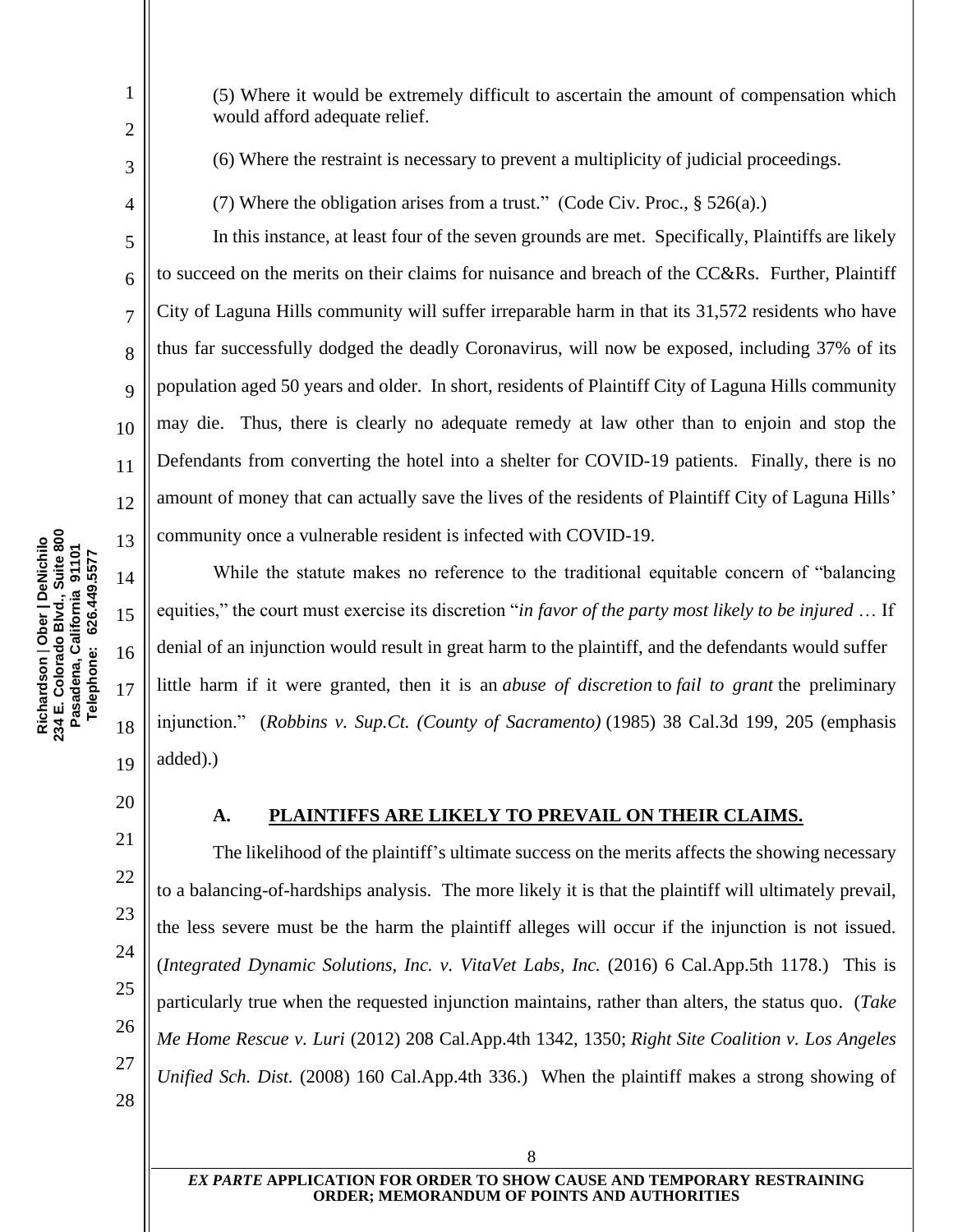likelihood of success on the merits, the court has the discretion to issue the injunction even though the plaintiff fails to show that the balance of harms tips in its favor.

Here, Plaintiffs have plead causes of action for breach of the CC&Rs as to the Hotel Defendant, and nuisance as to both the Hotel Defendants and the County Defendants. As will be shown, Plaintiffs are likely to succeed as to each cause of action.

# <span id="page-13-0"></span>7

8

9

10

11

12

13

14

15

16

18

19

1

2

3

4

5

6

# **1. THE OWNER PLAINTIFFS ARE LIKELY TO PREVAIL ON THEIR CAUSE OF ACTION AGAINST THE HOTEL DEFENDANT FOR BREACH OF THE CC&Rs, WHICH BAR CONVERSION OF THE HOTEL.**

CC&Rs are enforceable equitable servitudes that inure to the benefit of and bind all owners of separate interests in the development. CC&Rs may be enforced by an owner of a separate interest, by the association, or by both. (Civ. Code, § 6856; see also *Franklin v. Marie Antoinette Condominium Owners Assn.* (1993) 19 Cal.App.4th 824.) Actual notice is not required for enforcement of a recorded declaration's terms against subsequent purchasers. (*Nahrstedt v. Lakeside Village Condominium Assn.* (1994) 8 Cal.4th 361.) Rather, the recording of a declaration with the county recorder provides sufficient notice to permit the enforcement of the covenants and restrictions contained therein, and condominium buyers are deemed to agree to them. (*Pinnacle Museum Tower Assn. v. Pinnacle Market Development (US), LLC* (2012) 55 Cal.4th 223.)

20 21 22 23 24 Here, the Hotel owned by Defendant Elite and each of the Owner Plaintiffs are all located within a commercial interest development known as Plaza Pointe. (Exhibits 1 - 6 to RJN.) The owners of properties located within Plaza Pointe, including the Owner Plaintiffs and Defendant Elite, are subject to the CC&Rs, recorded with the Orange County Recorder's Office on August 9, 1978, as Instrument No. 12516 in Book 12791, Pages 1893-1937. (Exhibit 1 to RJN.)

25 26 27 Pursuant to Article IX, Section 9.01 of the CC&Rs, the Owner Plaintiffs have standing to bring the present action seeking injunctive relief to enjoin Defendants from converting and operating the Hotel as a COVID-19 infectious disease facility:

28

Failure to comply with any of the terms of this Declaration or the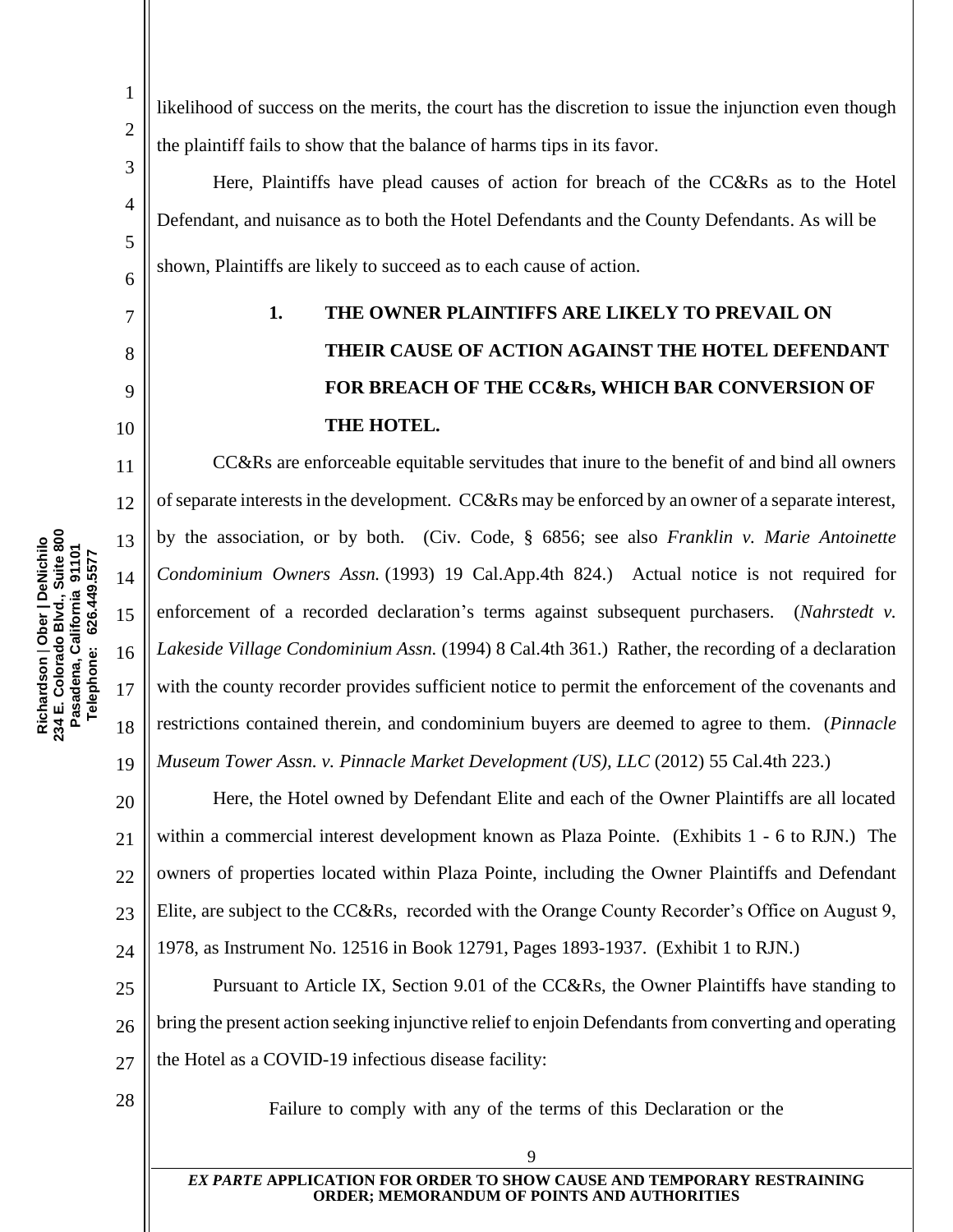Development Committee regulations adopted pursuant thereto, by an Owner, his guests, employees, invitees or tenants, shall be grounds for relief which may include, without limitation, an action to recover sums due for damages, injunctive relief, foreclosure of mechanics lien, or any combination thereof, which relief may be sought by Declarant, the Development Committee, or, if appropriate, by an aggrieved Owner. … Any Owner (not at the time in default hereunder), or Declarant shall be entitled to bring an action for damages against any defaulting Owner, and in addition may enjoin any violation of this Declaration.

The CC&Rs also broadly define who is an "Owner" at Plaza Pointe with respect to the controlling use restrictions. Article I, Section 1.08 provides that "[f]or purposes of Article II only, unless the context otherwise requires, Owner shall also include the guests, invitees, licensees and lessees of any Owner." Thus, the CC&Rs are also binding and restrict the actions of the County Defendants and the Real Party in Interest Illumination as Elite's lessees and/or invitees.

Article II, Section 2.02 requires advanced approval by the City and the Plaza Pointe Development Committee for any change in operation or use not previously authorized:

> Other Operations and Uses. Operations and uses that are neither specifically prohibited nor specifically authorized by this Declaration, including the Planned Community Regulations as incorporated herein, may be permitted in a specific case if (i) such operations or uses are first approved by the County of Orange or such other governmental entity then having jurisdiction [*i.e.*, the City] and (ii) written operational plans and specifications for such operations or uses, containing such information as may be requested by the Development Committee, which approval shall be based upon analysis of the anticipated effect of such operations or uses upon other Lots, upon other real property in the vicinity of the Properties, and upon the occupants thereof, but shall be in the sole discretion of the Development Committee, as further provided in Article III of the Declaration.

27 28 Article II, Section 2.03 of the CC&Rs states: "Nuisances. No noxious or offensive trade or activity shall be carried on upon any Lot or any part of the Properties, nor shall anything be done

Richardson | Ober | DeNichilo<br>234 E. Colorado Blvd., Suite 800<br>Pasadena, California 91101 **234 E. Colorado Blvd., Suite 800 Richardson** | **Ober | DeNichilo Pasadena, California 91101** Telephone: 626.449.5577 **Telephone: 626.449.5577** 1

2

3

4

5

6

7

8

9

10

11

12

13

14

15

16

17

18

19

20

21

22

23

24

25

26

*EX PARTE* **APPLICATION FOR ORDER TO SHOW CAUSE AND TEMPORARY RESTRAINING ORDER; MEMORANDUM OF POINTS AND AUTHORITIES**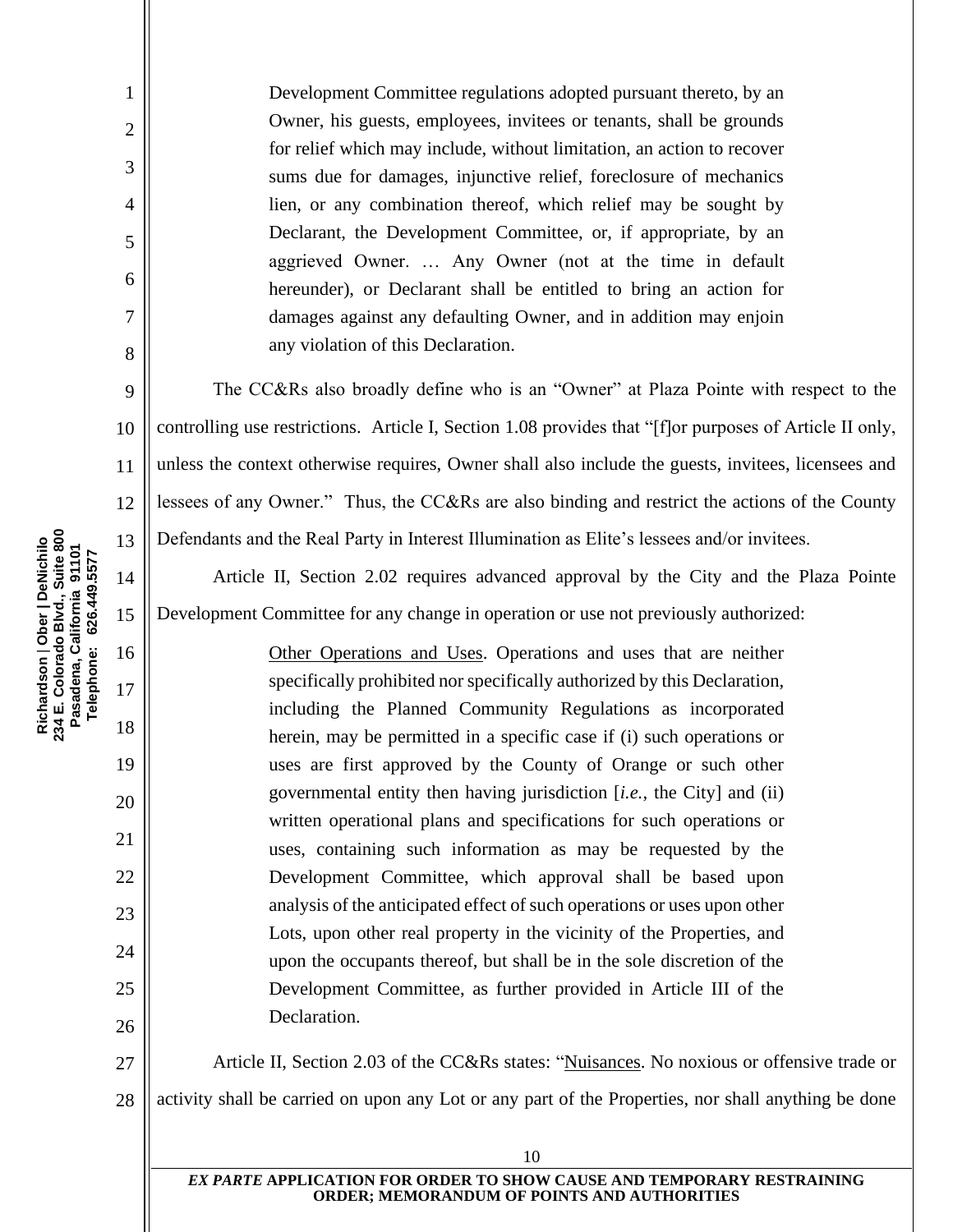7

8

9

1 2 3 thereon which may be, or may become, an annoyance or nuisance to the neighborhood, or which shall in any way interfere with the quiet enjoyment of each of the Owners of his respective Lot, or which shall in any way increase the rate of insurance for any other Lot."

4 5 Article IX, Section 9.03 further provides that "any violation of this Declaration shall be deemed to be a nuisance."

Article III, Section 3.02 mandates: "[N]o Improvements shall be commenced, erected or maintained upon the Properties, nor shall any exterior addition to or change or alteration therein be made until the plans and specifications showing the nature, kind, shape, height, materials and location of the same shall have been submitted to and approved in writing by the Development Committee as to harmony of external design, color and location in relation to surrounding structures and topography."

Article I, Section 1.05 defines "Improvement" to include "all structures and appurtenances thereto of every kind, including but not limited to buildings, utility systems, walkways, driveways, parking areas, loading areas, landscaping items, fences, walls, decks, stairs, poles, landscaping vegetation, signs, and exterior fixtures." (Emphasis added.)

16 17 18 19 20 21 22 23 24 25 26 27 28 Here, there is no question of fact that Defendants' attempt to use the Hotel to shelter and treat COVID-19 patients constitutes a change of use not specifically authorized under the CC&Rs nor permitted by the Planned Community Regulations, in violation of Article II, Sections 2.01 and 2.02 of the CC&Rs. There is equally no question of fact that such use constitutes a change of use of the Hotel without the required prior approval by the City or the Plaza Pointe Development Committee, in violation of Article II, Section 2.02 of the CC&Rs. Certainly, Plaintiff City of Laguna Hills did not provide approval for such use. Defendants' attempt to use the Hotel to shelter and treat COVID-19 patients also constitutes a significant health and safety risk and a nuisance within the meaning of, and in violation of, Article II, Section 2.03 and Article IX, Section 9.03 of the CC&Rs. Finally, Defendants have already commenced certain improvements on and around the Hotel Property, including erecting fences, as part of their plans to convert the Hotel into a COVID-19 infectious disease facility, without first submitting necessary plans and specifications for approval by the Plaza Pointe Development Committee, in violation of Article III, Section 3.02 of the CC&Rs.

Richardson | Ober | DeNichilo<br>234 E. Colorado Blvd., Suite 800<br>Pasadena, California 91101 **234 E. Colorado Blvd., Suite 800 Richardson** | **Ober | DeNichilo Pasadena, California 91101 Telephone: 626.449.5577** Telephone: 626.449.5577 15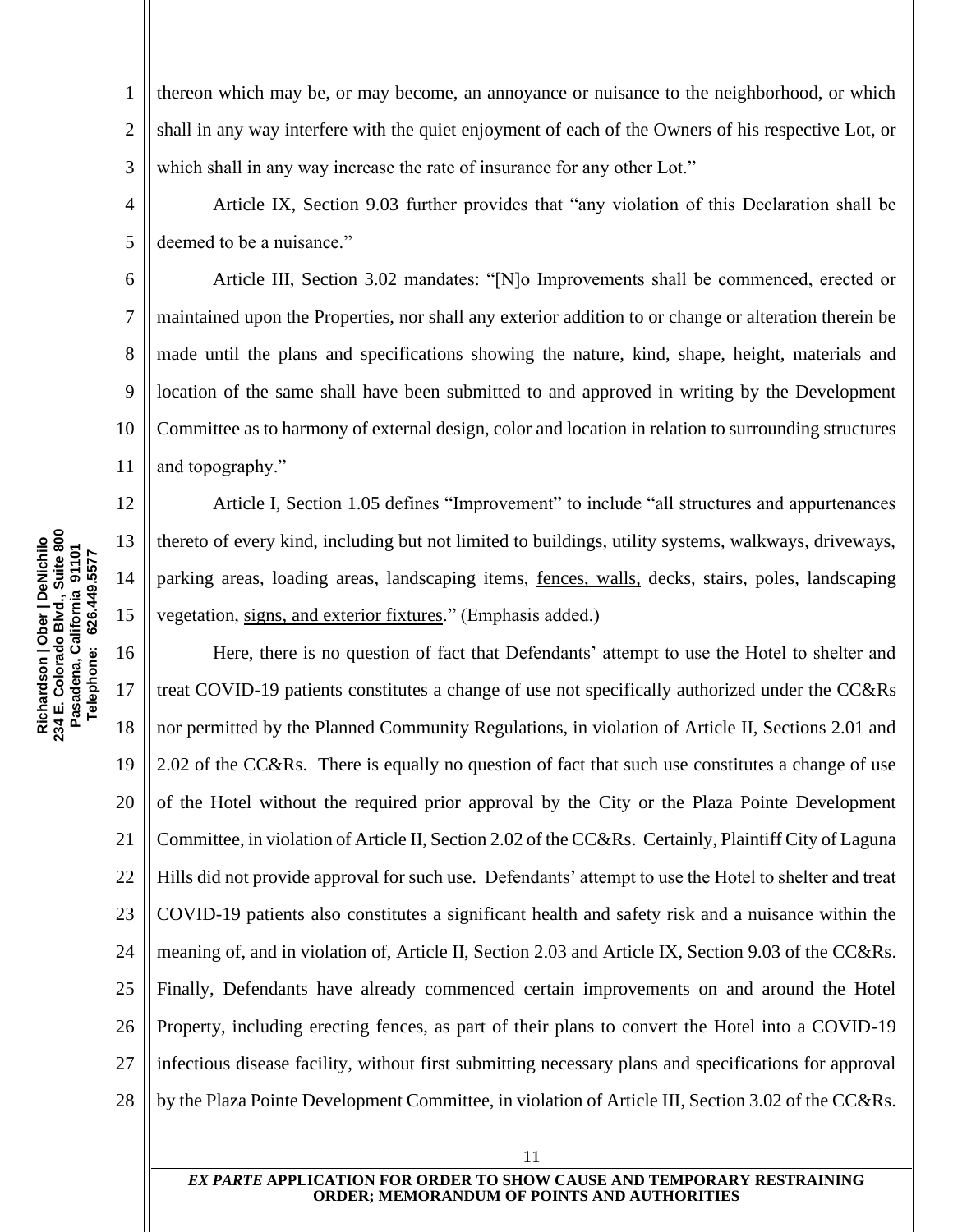<span id="page-16-0"></span>7

8

9

10

11

18

19

20

21

1 2 3 4 5 Thus, the likelihood that the Owner Plaintiffs will prevail against Defendants on their cause of action for breach of the CC&Rs is extremely strong. On that basis, this Court should grant the TRO as requested. Indeed, it is appropriate that Courts are called upon to grant preliminary injunctive relief to maintain the status quo during litigation involving equitable servitudes affecting use of land. (*MaJor v. Miraverde Homeowners Ass'n, Inc.* (1992) 7 Cal.App.4th 618, 623.)

# **2. PLAINTIFFS ARE LIKELY TO PREVAIL ON THEIR CAUSE OF ACTION AGAINST ALL DEFENDANTS FOR NUISANCE.**

With respect to Plaintiffs' causes of action for public nuisance as to all Defendants, their likelihood of success is equally strong. Section 3479 of the California Civil Code provides the following definition for a nuisance:

"*Anything which is injurious to health*, including, but not limited to, the illegal sale of controlled substances, or is indecent or offensive to the senses, *or an obstruction to the free use of property, so as to interfere with the comfortable enjoyment of life* or property, or unlawfully obstructs the free passage or use, in the customary manner, of any navigable lake, or river, bay, stream, canal, or basin, or any public park, square, street, or highway, is a nuisance." (Civ. Code, § 3479 (emphasis added).)

A public nuisance is one "which affects at the same time an entire community or neighborhood, or any considerable number of persons, although the extent of the annoyance or damage inflicted on individuals may be unequal." (Civ. Code § 3480.) Further, Government Code § 815 does not bar nuisance actions against public entities to the extent that such actions are founded on Civil Code sections 3479, 3480 and 3481, which define public and private nuisances. (*Vedder v. County of Imperial* (1974) 36 Cal.App.3d 654, 661.)

22 23 24 25 26 27 28 Here, there is no question of fact Defendants have created a condition that results in a significant health and safety risk to the business owners, employees, customers and, particularly, the residents of the surrounding community, in bringing COVID-19 patients into the community and then sheltered and treated at the Hotel. Not only is the Hotel a stone's throw away from Davita Saddleback Dialysis center, where 100 immunocompromised individuals are treated each week, but the Hotel is walking distance to the Laguna Woods Village, a retirement community of 18,800 aged 55 years and older. There is equally no question of fact that the use of the Hotel as a shelter for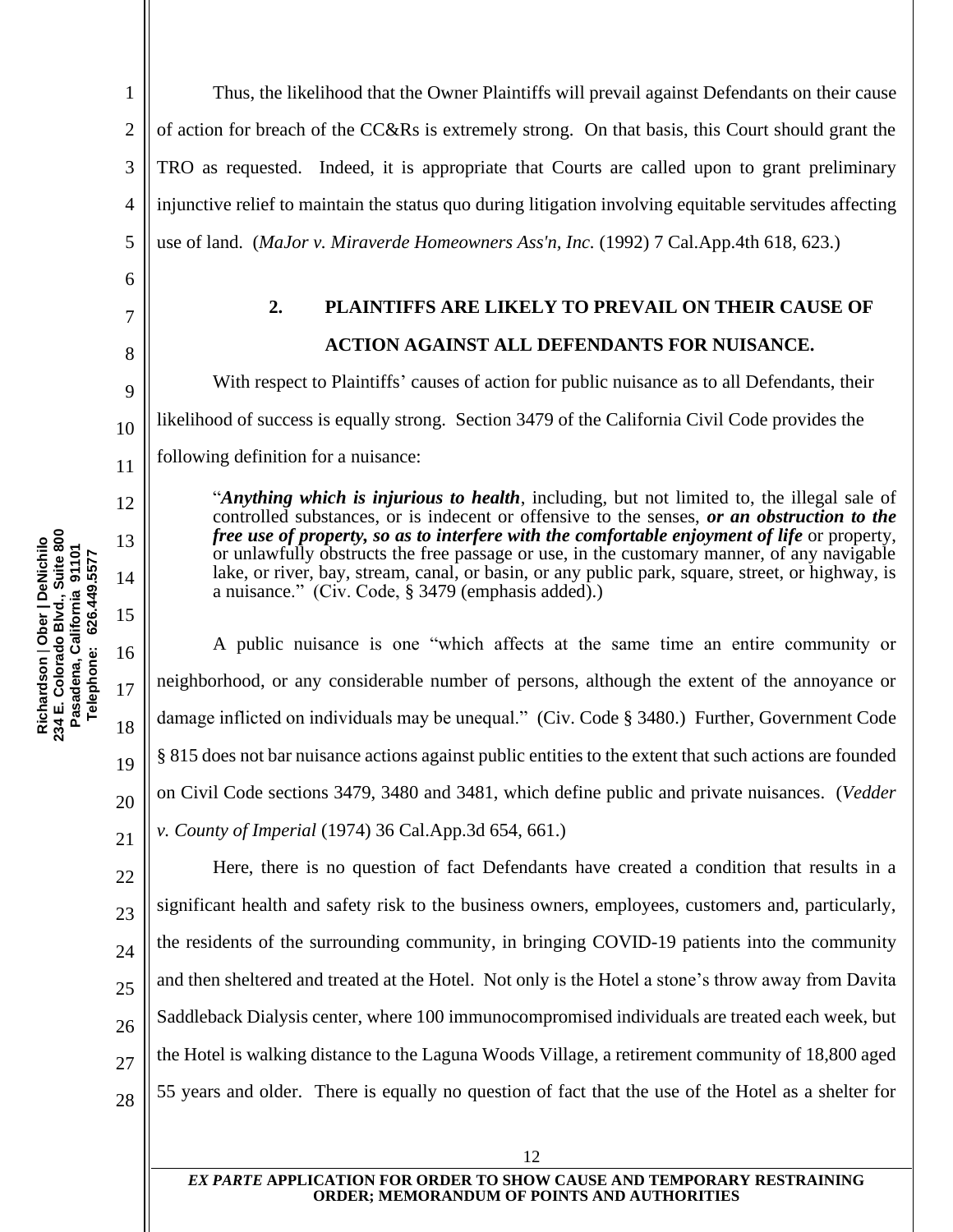1 2 3 4 COVID-19 patients interferes with the not only the comfortable enjoyment of their lives, but with their continued existence. The likelihood that Plaintiffs will prevail against all Defendants on their cause of action for abatement of public nuisance is extremely strong. On that basis, this Court should grant the TRO as requested.

In fact, an injunction is the property remedy to abate a public or private nuisance. (Code Civ. Proc., § 731; Civ. Code, § 3501; *Los Angeles Brick & Clay Prods. Co. v. City of Los Angeles* (1943) 60 Cal.App.2d 478, 486; *Posey v. Leavitt* (1991) 229 Cal. App. 3d 1236, 1243.)

<span id="page-17-0"></span>8

9

10

11

12

13

14

15

16

17

18

19

5

6

7

### **3. PLAINTIFFS ARE LIKELY TO PREVAIL ON THEIR CAUSE OF ACTION FOR PRIVATE NUISANCE.**

Pursuant to California Civil Code section 3481, every nuisance that is not a public nuisance is a private nuisance. Hence, the elements of a private nuisance claim are the same as those for a public nuisance claim, except that a plaintiff asserting a private nuisance does not have to prove that the nuisance is one that affects a community or neighborhood and that they suffered a special injury. (*Reinhard v. Lawrence Warehouse Co.* (1940) 41 Cal.App.2d 741, 745; see also *Adams v. MHC Colony Park, L.P.* (2014) 224 Cal.App.4th 601, 605.) Plaintiffs' arguments regarding private nuisance are therefore to those regarding public nuisance.

For the reasons discussed in section A.2. above, Plaintiffs will prevail on their cause of action for private nuisance as against Defendant. This Court should grant the TRO as requested, Plaintiffs' only meaningful remedy is injunctive relief.

<span id="page-17-1"></span>20

21

24

25

26

27

## **4. PLAINTIFFS ARE LIKELY TO PREVAIL ON THEIR CAUSE OF ACTION FOR DECLARATORY RELIEF.**

22 23 Plaintiffs also seek declaratory relief against all Defendants. Code of Civil Procedure § 1060 provides, in relevant part, that:

"Any person interested … under a contract … may, in cases of actual controversy relating to the legal rights and duties of the respective parties, bring an original action or crosscomplaint in the superior court for a declaration of his or her rights and duties…, including a determination of any question of construction or validity arises under the … contract."

28 (Code Civ. Proc., § 1060.)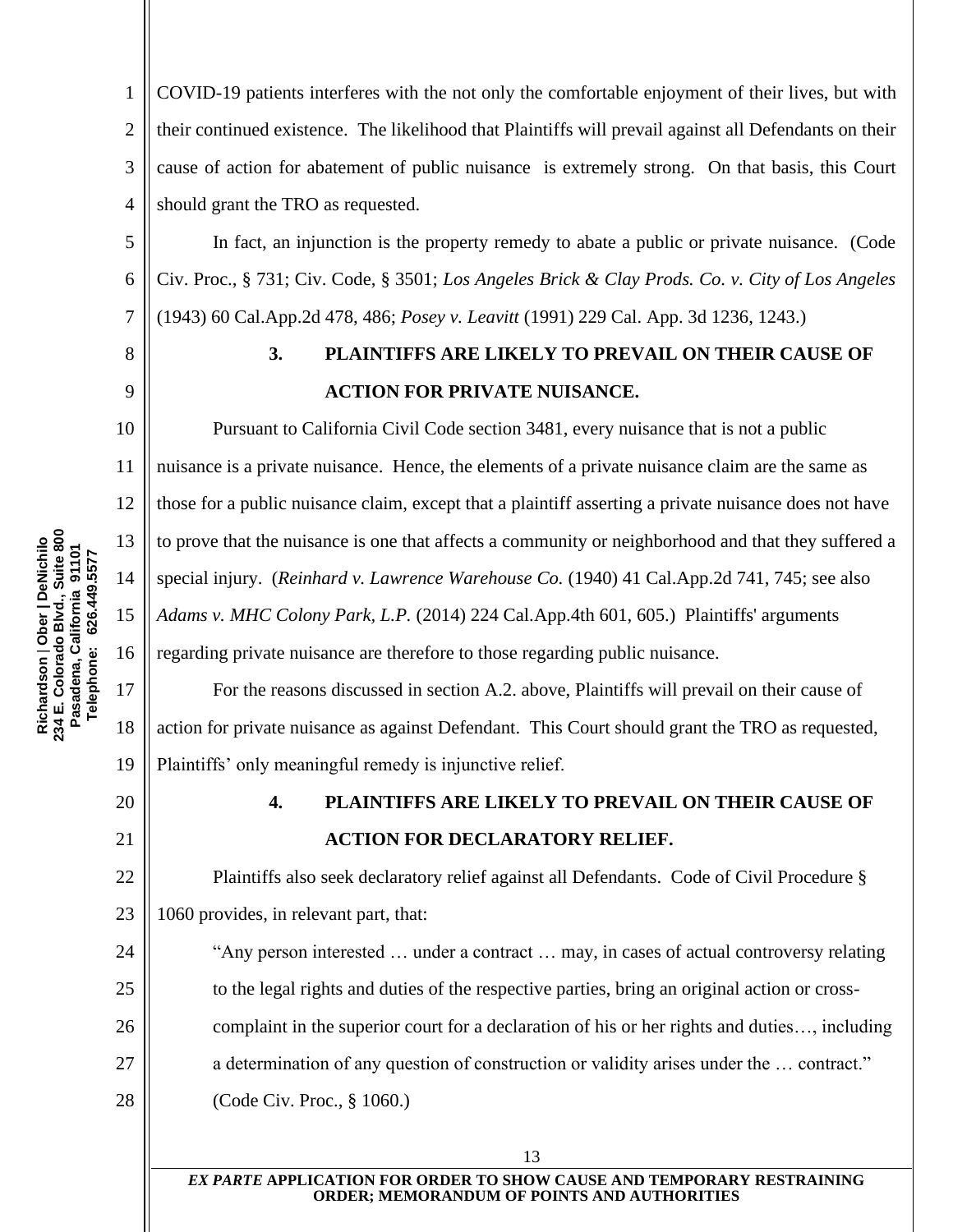Declaratory relief generally operates prospectively to declare future rights, rather than to redress past wrongs. (*Babb v. Superior Court* (1971) 3 Cal.3d 841, 848; *Gafcon, Inc. v. Ponsor & Associates* (2002) 98 Cal.App.4th 1388, 1403.) It serves to set controversies at rest before they lead to repudiation of obligations, invasion of rights or commission of wrongs. In short, the remedy is to be used in the interests of preventive justice, to declare rights rather than execute them. (*Jolley v. Chase Home Finance, LLC* (2013) 213 Cal.App.4th 872, 909.)

10 To qualify for declaratory relief, a plaintiff must establish two essential elements: "(1) a proper subject of declaratory relief, and (2) an actual controversy involving justiciable questions relating to [plaintiff's] rights or obligations...."' (*Wilson & Wilson v. City Council of Redwood City* (2011) 191 Cal.App.4th 1559, 1582.) A declaratory relief action is an appropriate means to test the enforceability of covenants or servitudes asserted against property, and the owner need not violate the restrictions in order to ascertain his rights. (*Ross v. Harootunian* (1967) 257 Cal.App.2d 292.)

14 15 16 17 18 19 20 Here, Plaintiffs seek a declaration enforcing the rights, duties and obligations of the parties to the CC&Rs, and thus, Plaintiffs have a proper subject of declaratory relief. There is an actual controversy in that the Owner Plaintiffs maintain that the CC&Rs forbid Elite's conduct as aforesaid, and that Elite has already moved forward with signing an Occupancy Agreement with the County Defendants, as well as beginning the process of erecting fences and other improvements on and around the Hotel, indicative of its position that the CC&Rs have no force or effect upon its current and intended conduct.

21 22 Plaintiffs are therefore likely to prevail on their cause of action for declaratory relief, thus providing a further basis for this Court to grant the relief requested herein.

<span id="page-18-0"></span>23

24

1

2

3

4

5

6

7

8

9

11

12

13

### **B. PLAINTIFFS WILL SUFFER IRREPARABLE HARM IF THE TRO IS NOT GRANTED AND HAVE NO OTHER ADEQUATE REMEDY.**

25 26 27 28 A consideration of interim harm to the plaintiff includes (1) the inadequacy of other remedies (such as damages), (2) the degree of irreparable injury the denial of the injunction would cause, and (3) the necessity of preserving the status quo. (*Take Me Home Rescue v. Luri, supra*, 208 Cal.App.4th at 1350; *AIU Ins. Co. v. Superior Court* (1990) 51 Cal.3d 807; *Friedman v. Friedman*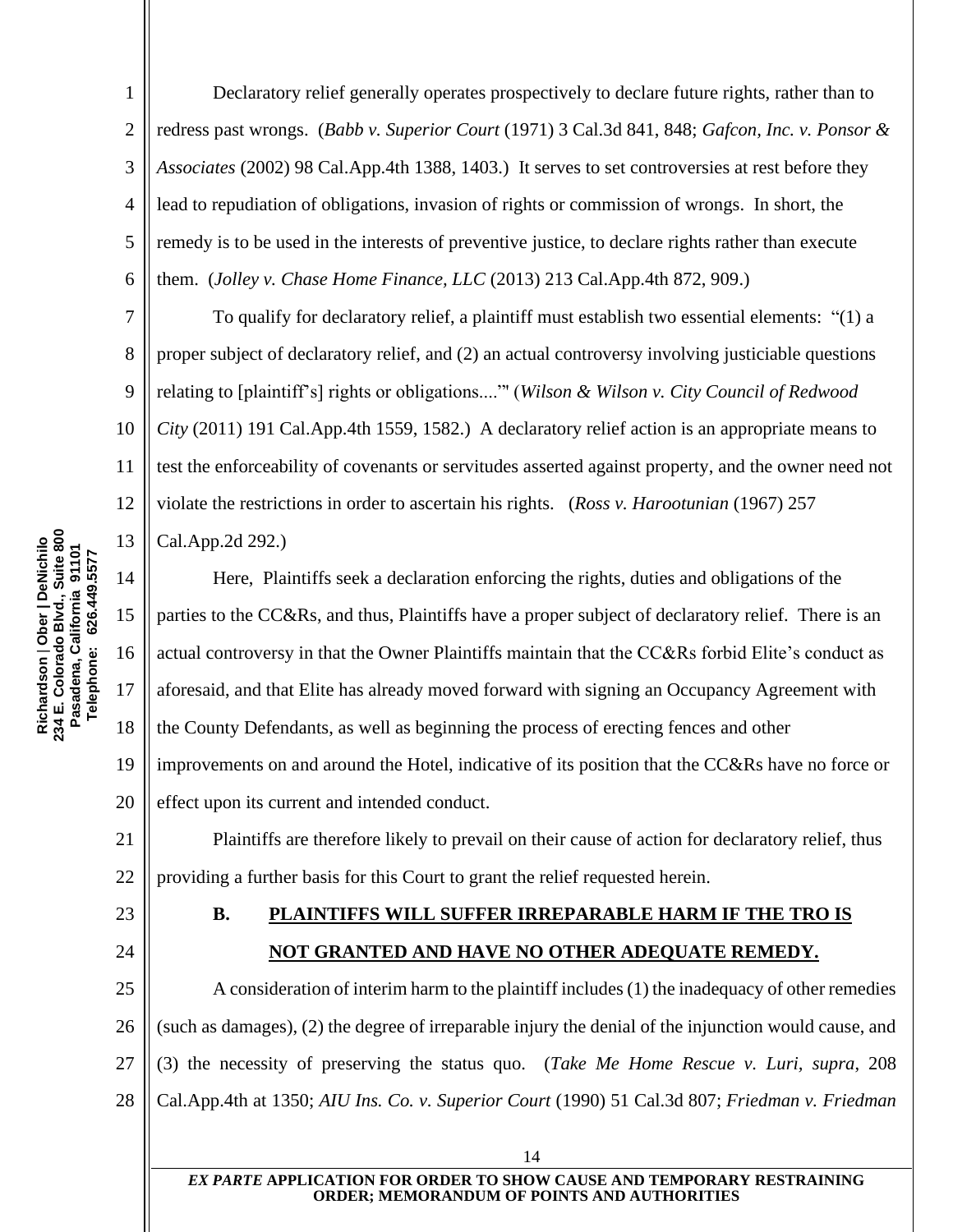2

3

4

5

(1993) 20 Cal.App.4th 876, 889.) A judge must exercise discretion *in favor of the party most likely to be injured.* (*Church of Christ in Hollywood v. Superior Court* (2002) 99 Cal.App.4th 1244: court properly granted injunction on showing of substantial harm to plaintiffs if injunction was denied and on showing of negligible harm to defendant if injunction was granted.)

Here, there is clearly no other remedy available to protect the lives of Plaintiff's residents than to enjoin all Defendants from using the Hotel Property as a shelter for COVID-19 patients. The degree of harm to Plaintiffs is significant and life-threatening. To that end, preserving the status quo whereby the Hotel Property remains a hotel is absolutely necessary.

As shown in the accompanying declaration of Drs. Asfour and Mayer, the only known effective measure to reduce the risk for a vulnerable person from injury or death from COVID-19 is to prevent infected individuals, and individuals believed to be infected, from interacting with, and being within the same areas as such vulnerable persons. Placing people infected or believed to be infected with COVID-19 in the Hotel will increase the risk of having exceptionally high transmission to the residents the City of Laguna and immediately surrounding areas as all the contacts and surrounding areas are populated and frequented by the most vulnerable class of people: the elderly and those with compromised immunities. Further, any transmission that occurs from the Hotel Property to the surrounding community will place these vulnerable community members at grave risk of severe illness and death from COVID-19. Even if none of the infected patients leave the Hotel and enter the surrounding community which certainly cannot be guaranteed, the staff at the Hotel will be going in and out daily, including physicians, nurses, aides, housekeepers, cooks, and security personnel. All of these workers will be visiting the same grocery stores, coffee shops, and other nearby facilities. This presents an unreasonable and unacceptably high risk of transmission of the COVID-19 virus to the most susceptible people, those over 50, as well as those with compromised immunities.

<span id="page-19-0"></span>25 **IV. CONCLUSION**

26

18

19

20

21

22

23

24

27

28

#### 15

to a COVID-19 shelter in their midst, people will die. There can be no greater showing of the need

for court intervention. The people of the City of Laguna Hills, speaking through Plaintiffs, ask this

This is literally a life or death issue. If the residents of the City of Laguna Hills are exposed

*EX PARTE* **APPLICATION FOR ORDER TO SHOW CAUSE AND TEMPORARY RESTRAINING ORDER; MEMORANDUM OF POINTS AND AUTHORITIES**